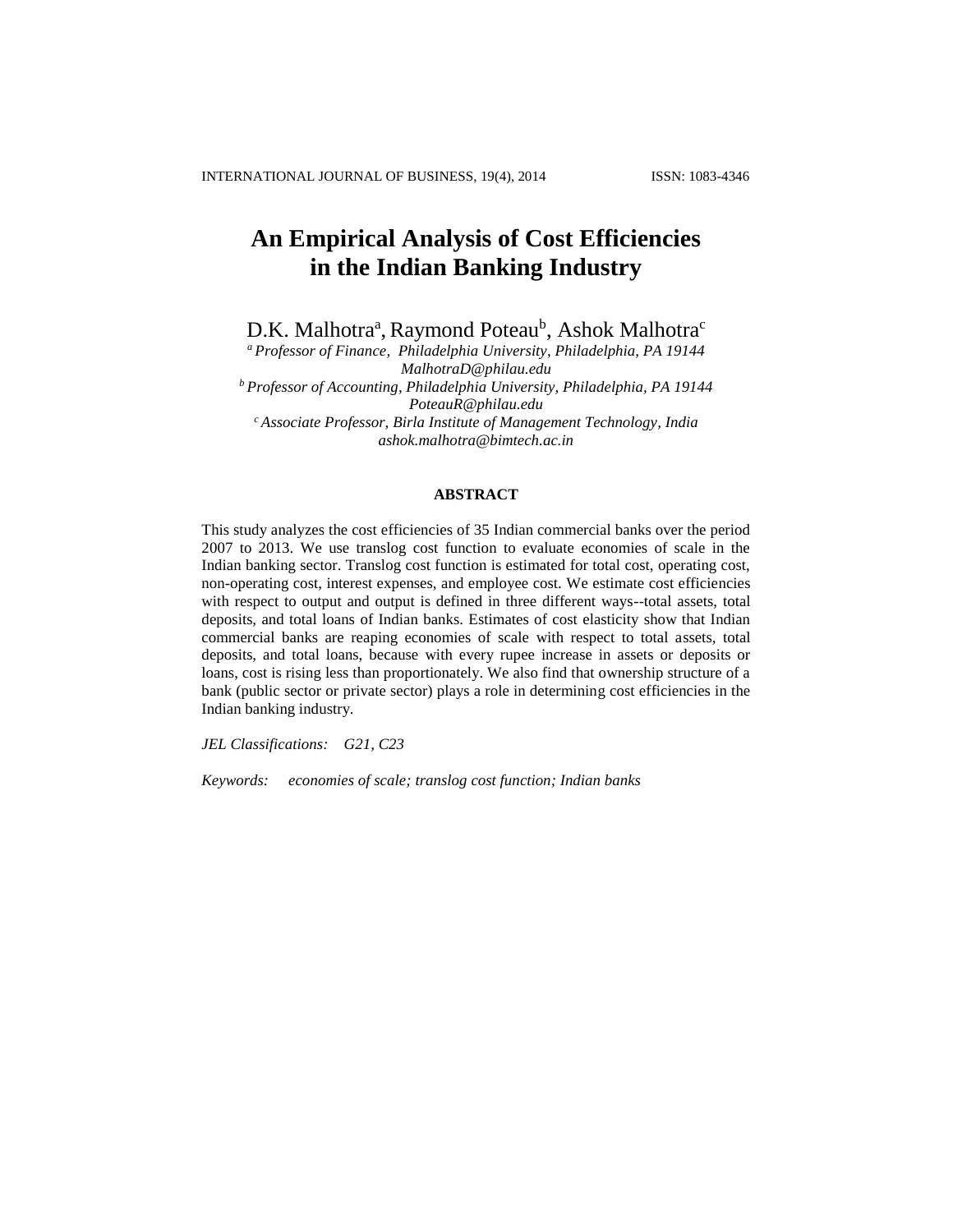# **I. INTRODUCTION**

The banking industry in India has come a long way from the nationalization of its banks in 1969 to the liberalization of the financial system since 1991. During the reform process that started in 1991, the banking sector was opened up with the objective of improving the efficiency of the banking system in India through increased competition from private and foreign banks. With this view, the government initiated the process of removing interest rate controls. The government also introduced capital adequacy requirements and other safety norms to ensure a sound banking system. The objective is to strengthen banking supervision and increase competition through licensing of private banks and foreign banks. The ultimate goal is to integrate Indian banks into the global financial system.

Although the amount of assets and deposits managed by the Indian banking industry has increased several folds, empirical research on economies of scale and cost efficiencies in the Indian banking industry is still limited. The issue of economies of scale and cost efficiencies in the banking industry is important for several reasons.

Firstly, the Indian economy is the second fastest growing economy in the world after China. Since these nations represent an engine of growth for the world economy, a large amount of capital is flowing to the stock markets of these nations. Banks, as financial intermediaries, are playing a crucial role by bringing enhanced liquidity and promoting market efficiency by facilitating smooth transfer of funds between borrowers and lenders that will promote capital mobility among nations. A sound and efficient banking system is essential for a smooth integration of Indian financial markets with the rest of the world, because banks play a crucial role in facilitating transfer of funds between borrowers and lenders. Therefore, the size of the banking system is bound to grow further.

Secondly, previous studies show that a country's financial sector influences future economic growth. The banking sector is the most important part of the financial markets. If the Indian banking sector is sound and efficient, it will have a positive impact on India's growth.

Thirdly, we examine the cost efficiencies of Indian commercial banks during the period 2007 to 2013. This time period covers "before-crisis" and "after-crisis" time. Findings from this study will highlight the cost behavior of the Indian banking sector during and after the global financial crisis.

This study will also help the banking industry as well as regulatory agencies such as the Reserve Bank of India (RBI) get a better understanding of the impact of growth of a bank on a bank's expenses and its benefits to bank shareholders in the form of higher returns and increased shareholder wealth.

We distinguish our study from previous studies in two ways. Firstly, this study provides a more comprehensive view of the cost efficiencies in the Indian banking sector. Cost efficiency studies require specifications of input and output variables. This study evaluates cost efficiencies by studying economies of scale not only in total cost, but also in each component of the total cost. Specifically, we evaluate economies of scale in operating cost, non-operating cost, interest expenses, and employee cost. By studying each component of the total cost, we will be able to identify the source of cost efficiencies in total cost. Furthermore, we estimate cost efficiencies with respect to output and output is defined in three different ways--total assets, total deposits, and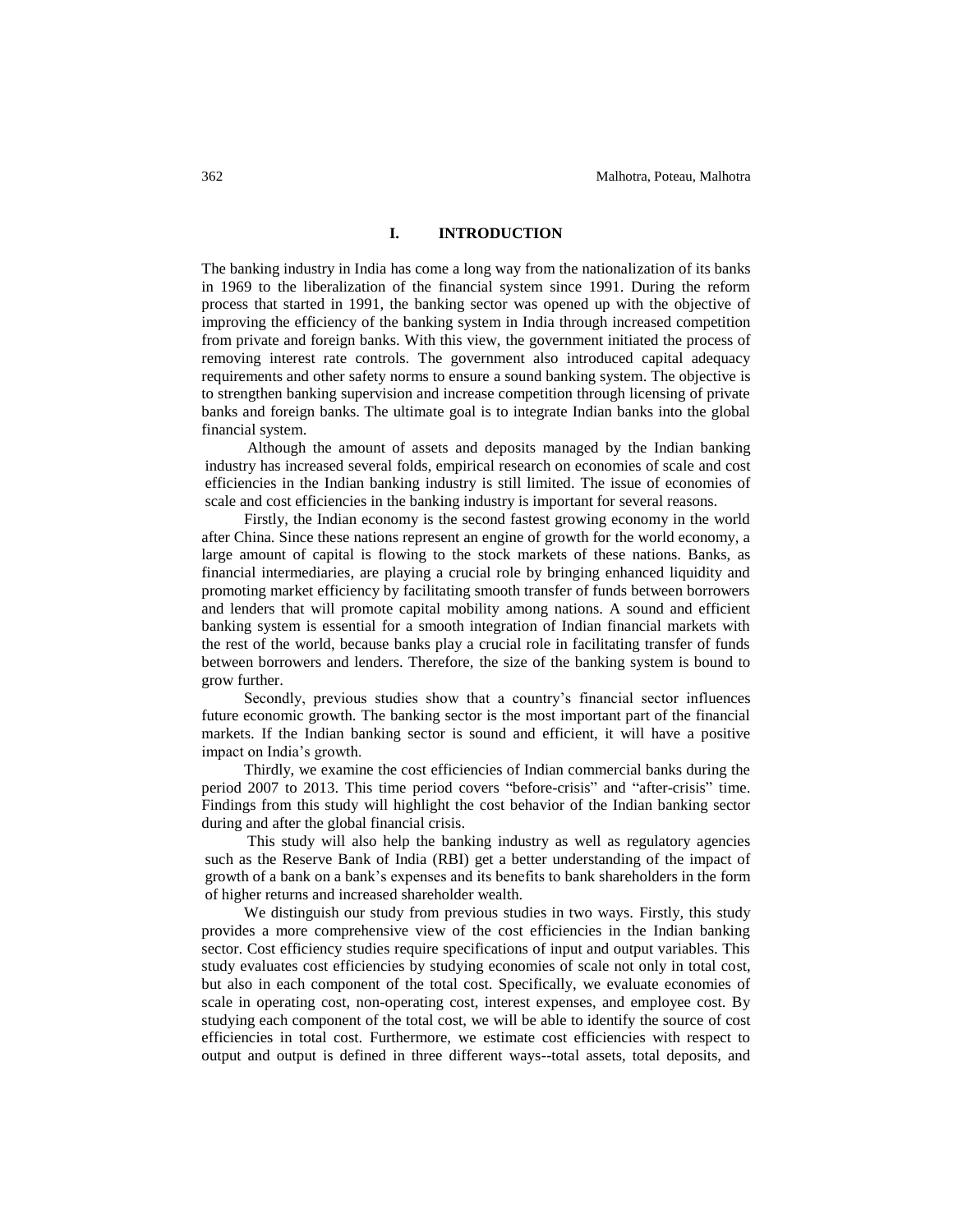total loans. Secondly, this study covers the period of the global financial meltdown and we evaluate the cost efficiencies of the Indian banks during and after this meltdown.

This paper has six sections. Section II provides a discussion of previous research related to this topic. Section III briefly describes our data. Section IV describes our methodology and gives information on banks used in this study. Section V presents our empirical results. Section VI gives our conclusions.

# **II. PREVIOUS RESEARCH**

Several studies have examined economies of scale in the banking industry. Edirisuriya and O'Brien (2001) studied economies of scale for Australian banks after financial deregulation. They found evidence of economies of scale and scope in four major Australian banks. Toby (2006) reviewed previous studies on economies of scale in the banking industry and concludes that smaller banks are more efficient in comparison to larger banks in most countries. Stimpert and Laux (2011) reported that while costs decline and profitability increases as bank size increases, these relationships do not hold indefinitely and diseconomies of scale are experienced by larger banks. When size is measured by total assets, larger banks begin to encounter lower levels of net income, but the very largest banks are able to enjoy net income that increases at an increasing rate as size increases. When size is measured by total deposits, net income increases at an increasing rate for a wide range of bank sizes and only begins to decrease for the largest banks. McNulty (2000) measured economies of scale for six large Canadian banks. He reported economies of scale in Canadian banking industry due to technological and regulatory changes. Margono and Sharma (2010) estimated cost efficiency, economies of scale, technological progress, and productivity growth among Indonesian banks from 1993 to 2000. They found that average cost efficiency for the banking sector over this period was 70%. They also reported a marked difference in cost efficiency before and after the Asian economic crisis. The banking sector cost efficiency was 80% prior to the crisis and 53% after the crisis. Moreover, results indicated that private-owned banks and joint venture/foreign banks were more efficient than public-owned banks. They attributed cost reductions attributed to technological progress and economies of scale. Kasman (2005) examined the cost efficiency and scale economies of banks operating in Poland and the Czech Republic during the period from 1995 to 2000. They found that Polish banks are, on average, more efficient than Czech banks. The study also suggested that foreign banks operating in the Czech banking sector had significantly higher efficiency levels than those of domestic banks. They also reported evidence of significant economies of scale for small and mediumsized banks, but diseconomies of scale for large-sized banks. Das and Das (2007) used a multi-product Fourier flexible cost function specification to investigate scale economies, cost complementarities and technical progress of Indian banks during the post reform period 1992 to 2003. The empirical results indicate that there exist significant economies of scale for all size classes of banks and there is no evidence of diseconomies of scale, even for larger banks. Ray (2007) evaluated the size efficiency, as distinct from scale efficiency, of Indian banks. He found that often a bank is operating in the region of diminishing returns to scale but is not a candidate for break up.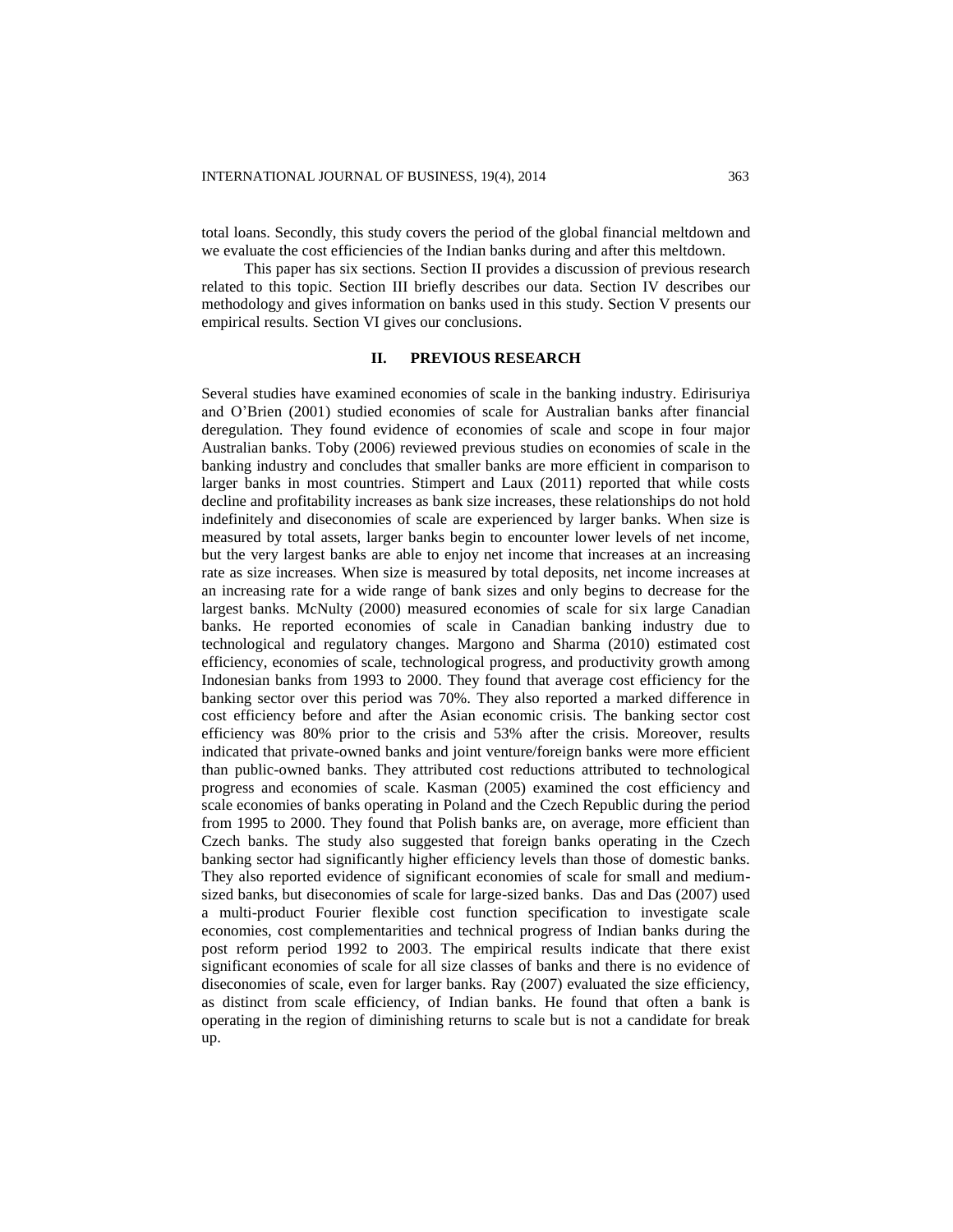|                           | Descriptive statistics for the variables used in this study |          |          |          |          |          |          |
|---------------------------|-------------------------------------------------------------|----------|----------|----------|----------|----------|----------|
| <b>Overall Sample</b>     | 2007                                                        | 2008     | 2009     | 2010     | 2011     | 2012     | 2013     |
| Number of Banks           | 35                                                          | 35       | 35       | 35       | 35       | 34       | 34       |
|                           | 5,840.5                                                     | 7,634.5  | 9,695.5  | 10,494.8 | 12,284.4 | 16,647.2 | 19,336.0 |
| <b>Total Expenses</b>     | 8,065.0                                                     | 10,045.0 | 12,364.6 | 13,466.3 | 15,451.4 | 19310.4  | 21,664.6 |
|                           | 1,751.5                                                     | 2,024.2  | 2,465.7  | 3,049.7  | 3,767.2  | 3,856.3  | 3,852.2  |
| <b>Operating Expenses</b> | 2,569.1                                                     | 2,935.2  | 3,491.9  | 4,441.2  | 5,375.9  | 4,577.9  | 5,207.3  |
| Non-Operating             | 4,089.0                                                     | 5,610.4  | 7,393.7  | 7,445.2  | 8,517.1  | 12,790.9 | 15,483.8 |
| Expenses                  | 5,520.9                                                     | 7,156.3  | 9,043.3  | 9,148.3  | 10,154.5 | 14,809.5 | 16,616.5 |
|                           | 3,477.9                                                     | 5,002.3  | 6,584.9  | 6,755.8  | 7,488.2  | 11,075.1 | 13,214.1 |
| <b>Interest Cost</b>      | 4,608.9                                                     | 6,375.4  | 7,968.6  | 8,349.9  | 8,684.7  | 11,541.5 | 13,540.9 |
| <b>Employee Cost</b>      | 830.5                                                       | 904.0    | 1,134.2  | 1,316.1  | 1,742.5  | 1,942.5  | 2,200.2  |
|                           | 1,359.9                                                     | 1,346.2  | 1,690.1  | 2,139.3  | 2,478.0  | 2,894.6  | 3,152.2  |
| Assets                    | 81,455                                                      | 101,877  | 124,683  | 144,224  | 173,948  | 208,723  | 240,795  |
|                           | 107,470                                                     | 133,386  | 169,673  | 185,819  | 218,184  | 242,417  | 281,651  |
| Deposits                  | 64,710                                                      | 79,690   | 99,499   | 116,486  | 140,450  | 165,835  | 191,036  |
|                           | 81,307                                                      | 97,294   | 128,919  | 141,389  | 166,452  | 188,559  | 216,668  |
| Loans                     | 47,419                                                      | 59,220   | 75,353   | 86,400   | 106,107  | 130,449  | 149,220  |
|                           | 63,445                                                      | 77,115   | 97,698   | 110,858  | 134,369  | 155,309  | 186,965  |
| Public Sector Banks       |                                                             |          |          |          |          |          |          |
| Number of Banks           | 20                                                          | 20       | 20       | 20       | 20       | 20       | 20       |
|                           | 7,558.1                                                     | 9,658.7  | 12,443.9 | 14,014.4 | 1,6533.3 | 21,764.4 | 24,884.8 |
| <b>Total Expenses</b>     | 8719.7                                                      | 10,584.1 | 13,790.6 | 15,741.1 | 1,8264.7 | 10,728.1 | 24,904.1 |
|                           | 2,195.8                                                     | 2,408.2  | 2,880.6  | 3,762.1  | 4,942.7  | 4,856.4  | 4,567.7  |
| <b>Operating Expenses</b> | 2771.8                                                      | 3,056.9  | 3,790.0  | 5,208.3  | 6,514.8  | 2,845.2  | 6,106.6  |
| Non-Operating             | 5,362.3                                                     | 7,250.5  | 9,563.3  | 10,252.3 | 11,590.6 | 16,908.0 | 20,317.1 |
| Expenses                  | 5,977.6                                                     | 7,560.8  | 6,354.5  | 10,611.1 | 11,823.5 | 7,962.2  | 18,879.7 |
|                           | 4,535.0                                                     | 6,472.9  | 8,501.2  | 9,350.9  | 10,303.3 | 14,681.5 | 17,233.2 |
| <b>Interest Cost</b>      | 4,807.2                                                     | 6,515.1  | 5,810.4  | 9,655.9  | 10,019.2 | 6,548.7  | 15,362.7 |
|                           | 1,209.0                                                     | 1,250.3  | 1,524.3  | 1,849.8  | 2,420.2  | 2,578.6  | 2,907.1  |
| <b>Employee Cost</b>      | 1,683.9                                                     | 1,649.0  | 679.4    | 2,673.5  | 3,043.1  | 1,142.3  | 3,852.0  |
|                           | 107,027                                                     | 133,315  | 167,592  | 195,799  | 235,360  | 271,804  | 312,978  |
| Assets                    | 116686                                                      | 147,937  | 198,895  | 218,387  | 256,139  | 144,762  | 325,709  |
|                           | 87,095                                                      | 107,416  | 137,978  | 163,490  | 196,360  | 224,683  | 257,869  |
| Deposits                  | 90,354                                                      | 110,232  | 152,512  | 165,605  | 194,193  | 88,420   | 250,667  |
|                           | 63,212                                                      | 78,847   | 100,309  | 120,185  | 146,388  | 174,460  | 200,905  |
| Loans                     | 69,641                                                      | 85,730   | 57,234   | 130,943  | 158,759  | 78,301   | 222,213  |
| Private Sector Banks      |                                                             |          |          |          |          |          |          |
| Number of Banks           | 15                                                          | 15       | 15       | 15       | 15       | 14       | 14       |
|                           | 3,550.3                                                     | 4,935.6  | 6,030.8  | 5,802.1  | 6,619.1  | 9,337.1  | 11,409.3 |
| <b>Total Expenses</b>     | 6,704.0                                                     | 8,922.0  | 9,381.2  | 7,926.8  | 8,178.7  | 10,728.1 | 13,036.3 |
|                           | 1,159.0                                                     | 1,512.1  | 1,912.4  | 2,099.8  | 2,199.9  | 2,427.6  | 2,830.2  |
| <b>Operating Expenses</b> | 2,223.5                                                     | 2,783.7  | 3,089.5  | 3,065.2  | 2,825.0  | 2,845.2  | 3,524.1  |
| Non-Operating             | 2,391.3                                                     | 3,423.5  | 4,118.5  | 3,702.3  | 4,419.1  | 6,909.4  | 8,579.1  |
| Expenses                  | 4,486.3                                                     | 6,150.3  | 6,354.5  | 4,917.0  | 5,404.7  | 7,962.2  | 9,625.5  |
|                           | 2,068.4                                                     | 3,041.5  | 3,690.4  | 3,295.7  | 3,734.6  | 5,923.0  | 7,472.5  |
| <b>Interest Cost</b>      | 4,062.1                                                     | 5,822.1  | 5,810.4  | 4,510.1  | 4,530.0  | 6,548.7  | 7,755.4  |
|                           | 325.8                                                       | 442.3    | 552.9    | 604.5    | 838.9    | 1,033.8  | 1,190.3  |
| <b>Employee Cost</b>      | 406.7                                                       | 557.9    | 679.4    | 682.1    | 902.0    | 1,142.3  | 1,292.1  |
|                           | 47,358                                                      | 59,960   | 67,471   | 75,457   | 92,064   | 118,607  | 137,677  |
| Assets                    | 85,971                                                      | 101,056  | 100,454  | 101,307  | 118,322  | 144,762  | 163,867  |
|                           | 34,862                                                      | 42,722   | 48,194   | 53,814   | 65,904   | 81,765   | 95,561   |
| Deposits                  | 57,488                                                      | 62,737   | 62,135   | 62,967   | 75,419   | 88,420   | 103,176  |
|                           | 26,362                                                      | 33,051   | 37,881   | 41,354   | 52,399   | 67,575   | 79,078   |
| Loans                     | 48,602                                                      | 56,420   | 57,234   | 52,646   | 65,063   | 78,301   | 92,044   |

**Table 1** Descriptive statistics for the variables used in this study

For each variable, first line represents the mean value and second line shows the standard deviation.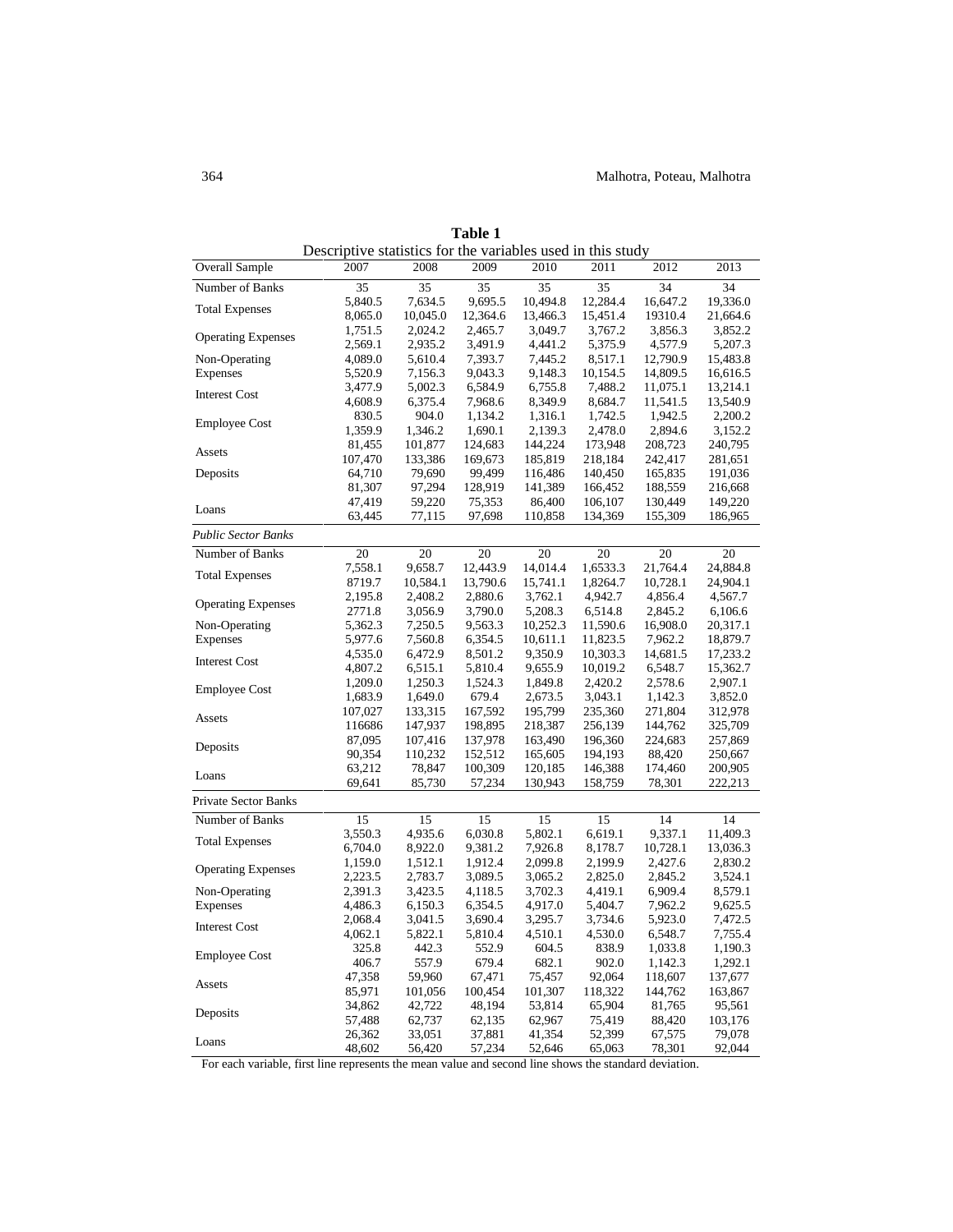# **III. DATA**

Data covers the fiscal year ending March  $31<sup>st</sup> 2007$  to March  $31<sup>st</sup> 2013$ . The data sample consists of 20 state owned banks and 15 private sector banks for each year in the sample except for 2012 and 2013. In 2012 and 2013, we have 14 private sector banks. Table 1 provides a summary statistics of the variables used in this study.<sup>1</sup>

During the period 2007 to 2013, on an average:

- Total expenses have gone up by more than 230 percent for the banks as a whole (229 percent for public sector banks and 221 percent for private sector banks);
- Operating expenses have increased by 120 percent (108 percent for public sector banks and 144 percent for private sector banks);
- Non-operating expenses have increased by 279 percent (279 percent for public sector banks and 259 percent for private sector banks);
- Interest cost that represents of cost of funds for banks has gone up by 280 percent (280 percent for public sector banks and 261 percent for private sector banks);
- Employee cost has gone up by 165 percent (140 for public sector banks and 265 percent for private sector banks);
- Total assets have increased by 196 percent (192 percent for public sector banks and 191 percent for private sector banks);
- Total deposits have gone up by 195 percent (196 percent for public sector banks and 174 percent for private sector banks), and
- Loans have gone up by 215 percent (218 percent for public sector banks and 200 percent for private sector banks).

Thus, there is more than proportionate increase in total expenses relative to assets, deposits, and loans. Most of the increase in total expenses is due to increase in non-operating expenses that have gone up by 279 percent during the period 2007 to 2013. Operating expenses, on an average, show a lower percentage increase relative to increase in assets, deposits, and loans.

As shown in Table 1, during the period 2007-2013, percentage increase in total expenses, non-operating expenses, and interest cost is higher for public sector banks, but operating expenses have gone up more at private sector banks relative to public sector banks. Public sector banks also show a relatively higher increase in total assets, total deposits, and loans in comparison to private sector banks. Employee cost has gone up significantly more for private sector banks in comparison to public sector banks during the seven-year period of 2007 to 2013.

# **IV. METHODOLOGY**

Our methodology involves estimation of the coefficients of a translog cost function to determine which factors contribute to economies of scale and their degree of contribution. We then estimate cost elasticity with respect to the amount of assets using the first derivative of the translog cost function. Cost elasticity is estimated for the total sample for each year and for subsets of the annual samples. The subsets are created according to ownership of the bank.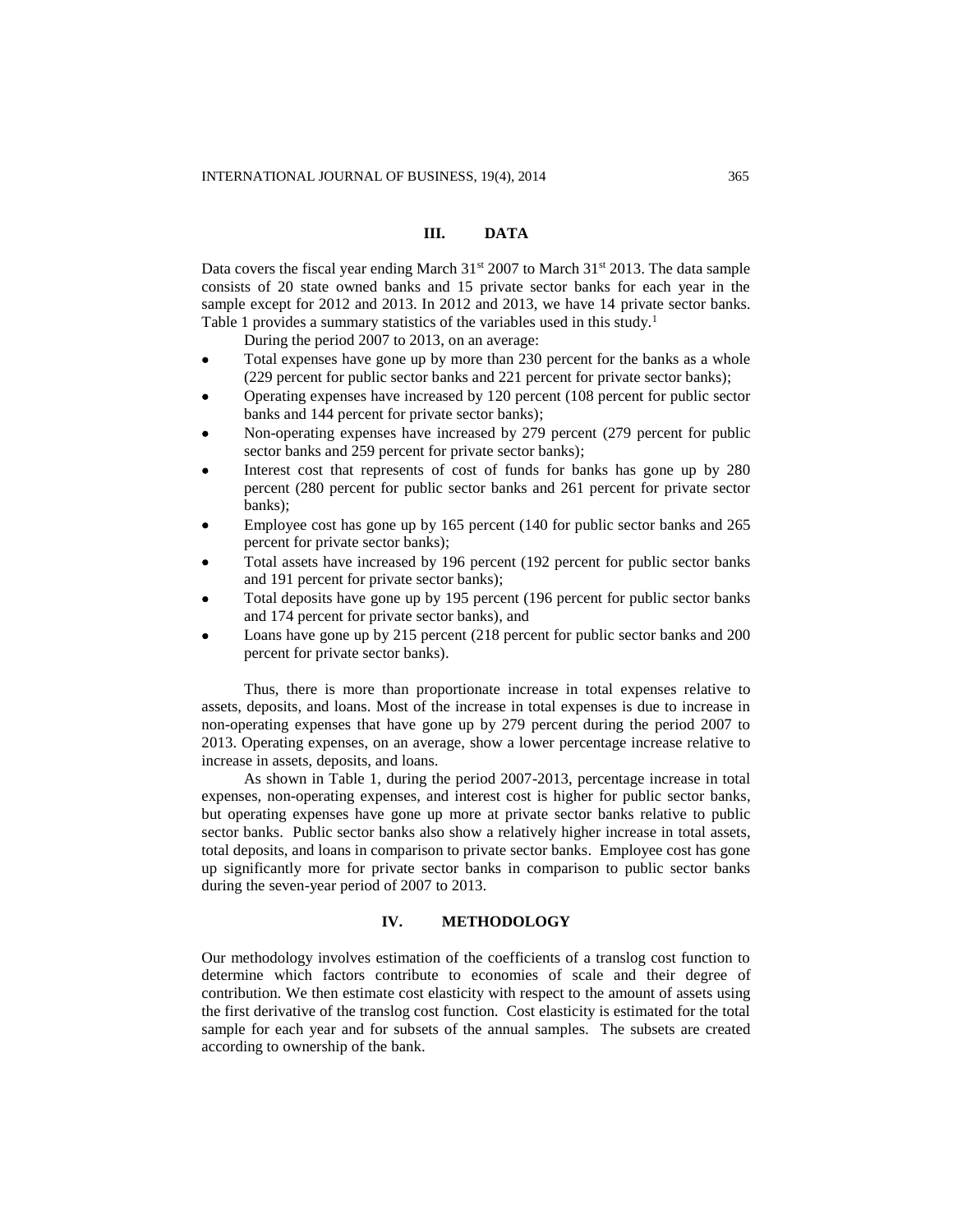In order to investigate economies of scale in banks, we use a two-part methodology. The first part is an estimation of coefficients for a translog cost function to determine which factors contribute to economies of scale and the extent to which they contribute for each of the even years in the period 2007 to 2013. We estimate economies of scale for total expenses of a bank and also with respect to each component of the total expenses, namely operating expenses, non-operating expenses, interest expense (cost of funds), and employee cost.

The second part is an estimation of coefficients for a translog cost function using the panel data approach. The panel data approach allows for pooling of observations on a cross-section of banks over seven years. When observations possess the double dimension (cross section and time series), the crucial aspect of the problem is to have a clear understanding of how differences in behavior across individuals and/or through time could and should be modeled. A panel data set offers several econometric benefits over traditional pure cross section or pure time series data sets. The most obvious advantage is that the number of observations is typically much larger in panel data, which will produce more reliable parameter estimates and, thus, enable us to test the robustness of our linear regression results. Panel data also alleviates the problem of multicollinearity, because when the explanatory variables vary in two dimensions (cross-section and time series), they are less likely to be highly correlated. Panel data sets make it possible to identify and measure effects that cannot be detected in pure cross section or time series data. For instance, sometimes it is argued that cross section data reflect short-run behavior, while time series data emphasize long-run effects. By combining the cross-section and time series features of a data set, a more general and comprehensive dynamic structure can be formulated and estimated. The use of panel data suggests that individuals, firms, states, or countries are heterogeneous (Balestra 1995). Time series and cross-section studies not controlling for this heterogeneity run the risk of obtaining biased results (Baltagi 2000). Panel data controls for individual heterogeneity.

The most intuitive way to account for individual and/or time differences in the context of panel data regression is to use the fixed effects model. The fixed effect model assumes that difference across banks can be captured in differences in the constant term. The regression coefficients (the slope parameters) across groups in this model are unknown, but fixed parameters. It is also known as the least square dummy variable (LSDV) model and we use the LSDV fixed-effect model to estimate cost efficiencies in the Indian banking industry.

## **A. Translog Cost Function<sup>2</sup>**

In financial economics, the translog model is the most pervasive approach for investigating economies of scale.<sup>3</sup> The translog cost model implicitly assumes a Ushaped average cost function. It is used here because it allows economies of scale to vary with level of bank assets.

The estimation of scale economies with a translog cost function requires cost and output measures. For the banking industry, the output in this paper has been defined in three different ways:

- Total assets
- Total deposits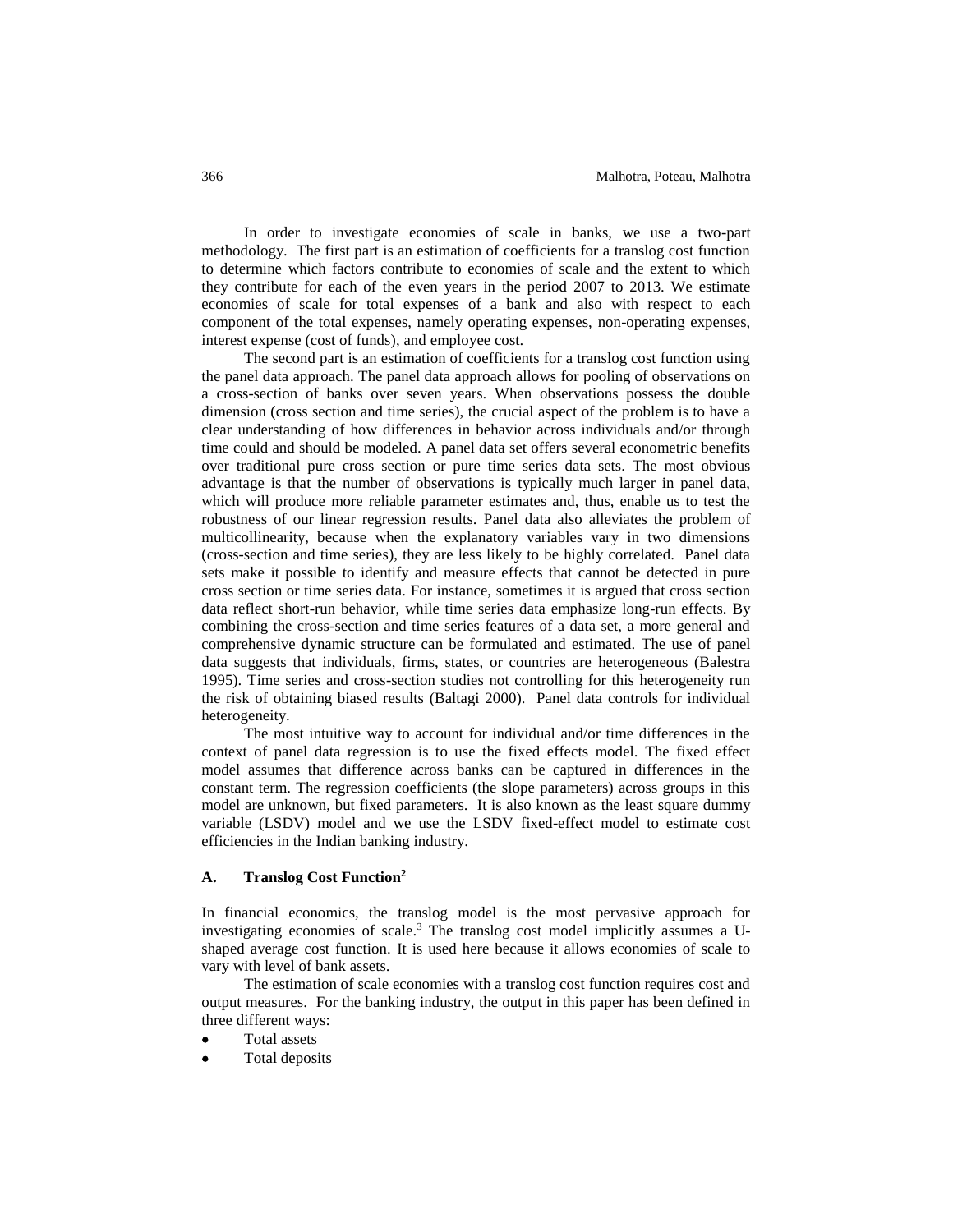#### Loans

Total cost of each bank is defined as the total expenses of a bank. A bank's total expense is modeled as a function of total assets and control variables that affect level of expenses.

We use translog cost function to estimate economies of scale in the Indian banking industry. Ordinary least squares (OLS) regression is used to find coefficients of the independent variables. Equations 1a to 1c show the translog cost functions to estimate economies of scale for the Indian banks (See Latzko, 1999).

$$
\text{Ln COST} = \beta_0 + \beta_1 \text{Ln ASSETS} + \frac{1}{2} \beta_2 (\text{Ln ASSETS})^2 + \sum_j \beta_j X_j + e \tag{1a}
$$

Ln COST =  $\beta_0 + \beta_1$  Ln DEPOSITS + ½  $\beta_2$ (Ln DEPOSITS)<sup>2</sup> +  $\Sigma_i$   $\beta_i X_i$  + e (1b)

$$
\text{Ln COST} = \beta_0 + \beta_1 \text{Ln LOANS} + \frac{1}{2} \beta_2 (\text{Ln LOANS})^2 + \sum_j \beta_j X_j + e \tag{1c}
$$

In the translog function, definition of COST depends on the input variable with respect to which we are computing economies of scale. Therefore, cost can be the dollar amount of a bank's total expenses, operating expenses, non-operating expenses, total interest expenses, and employee cost. In Equation 1a, ASSETS represent the total assets under management at a bank. Equation 1b shows the translog cost function to estimate economies of scale with reference to total deposits of a bank. Equation 1c shows the translog cost function to estimate economies of scale with reference to loans made by banks.  $X_i$  includes control factors that affect the costs of management and administration of a bank. In equation 1a, we do not use any control variables. In Equations 1b and 1c, we use size of the bank as measured by total assets as control variables.

#### **B. Cost Elasticity**

The most common measure of operating efficiency in economies of scale studies is the elasticity of cost with respect to the output. When the rate of increase in output exceeds the rate of increase in cost in an industry, economies of scale characterize that industry. For the banking industry, cost elasticity with respect to assets can be used to evaluate the existence and extent of economies of scale. It is measured by percentage change in cost associated with a percentage change in bank assets. We calculate this elasticity by taking the first derivative of the translog cost function (Equation 1) with respect to assets. The result is Equation 2.

$$
\frac{\partial (\text{Ln COST})}{\partial (\text{Ln ASSETS})} = \beta_1 + \beta_2 (\text{Ln ASSETS})
$$
\n(2a)

$$
\frac{\partial (Ln \text{ COST})}{\partial (Ln \text{ DEPOSTTS})} = \beta_1 + \beta_2 (Ln \text{ DEPOSTTS})
$$
\n(2b)

$$
\frac{\partial (\text{Ln COST})}{\partial (\text{Ln LOANS})} = \beta_1 + \beta_2 (\text{Ln LOANS})
$$
\n(2c)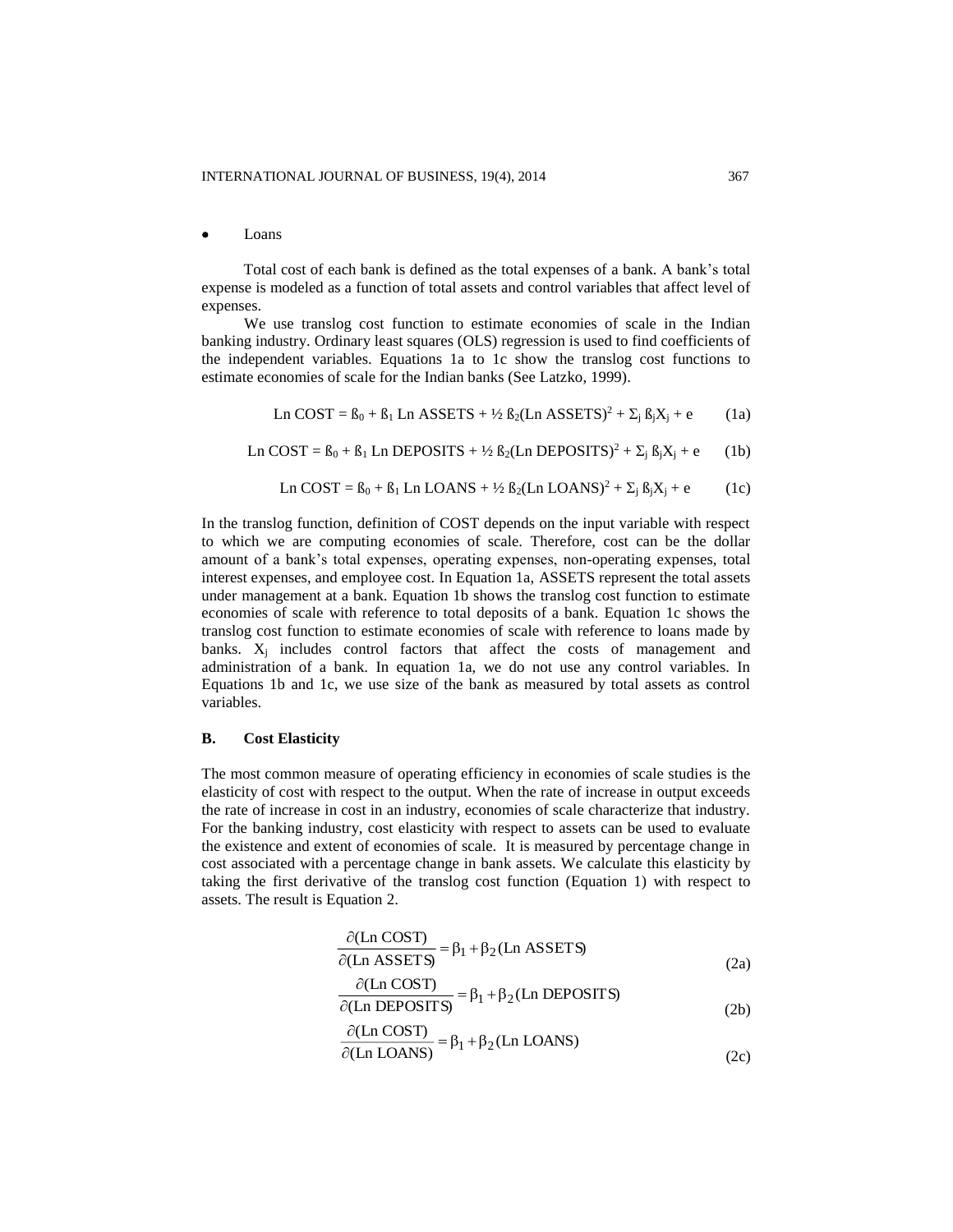where COST can represent total expenses, total operating expenses, total non-operating expenses, interest expenses, or employee cost of a bank in Equations 2a to 2c. ASSETS represent total assets of a bank in Equation 2a, DEPOSITS are total deposits of a bank in Equation 2b, and LOANS are total loans made by a bank in Equation 2c.

If cost elasticity is less than one, bank's expenses increase less than proportionately with changes in bank assets. This implies that economies of scale exist. If the elasticity is greater than one, we can infer that diseconomies of scale exist.

To investigate the existence of economies of scale, we estimate the scale economy measure for each observation and then average across observations to derive the group scale economy measure. The cost elasticity is found for each observation (bank). Then an average across observations is computed to obtain the group average elasticity.

We estimate cost elasticities for the total group of banks in each annual sample. We also estimate elasticities for groups within each annual sample where the groupings are according to ownership—private sector or public sector banks.

## **V. EMPIRICAL RESULTS**

## **A. Cost Function**

Regression results for total annual samples of banks are shown in Table 2. Some of the results are as expected, while others are not.

Model 1 in Table 2 shows that our model in equation 1 explains 98% to 99% of the total expenses of a bank. Table 2 shows that size of the bank as measured by assets is positively related to total expenses. As bank size grows, total expenses also increase and the coefficient on natural logarithm of assets is statistically significant in explaining the total expenses. Ownership structure does not play a statistically significant role in explaining total expenses of a bank. Cost elasticity ranges between 0.92 in 2010 and 1.05 in 2007 and it is statistically significant for each year in our sample. Cost elasticity in 2007 is 1.05, which means that for every rupee increase in assets, total expenses increased by 1.05 rupees, which points to diseconomies of scale. In six out of seven years, Indian banks have statistically significant cost elasticity below 1, which points to economies of scale for Indian banks. Panel data also shows that there are cost efficiencies in terms of lower expenses for Indian banks, because cost elasticity for the entire sample is below 1 and it is statistically significant.

The panel data model in Table 2 also shows that operating expenses are impacted by ownership structure in a statistically significant manner. Public sector banks have lower operating expenses in comparison to private sector banks. There are economies of scale with respect to operating expenses in 2011 and 2013 only. However, panel data shows that there is cost efficiency associated with total assets of a bank, because the cost elasticity is 0.96 for the panel data and it is statistically significant. On an average, for every rupee increase in total assets, total cost increased less than proportionately for Indian banks during the period 2007 to 2013.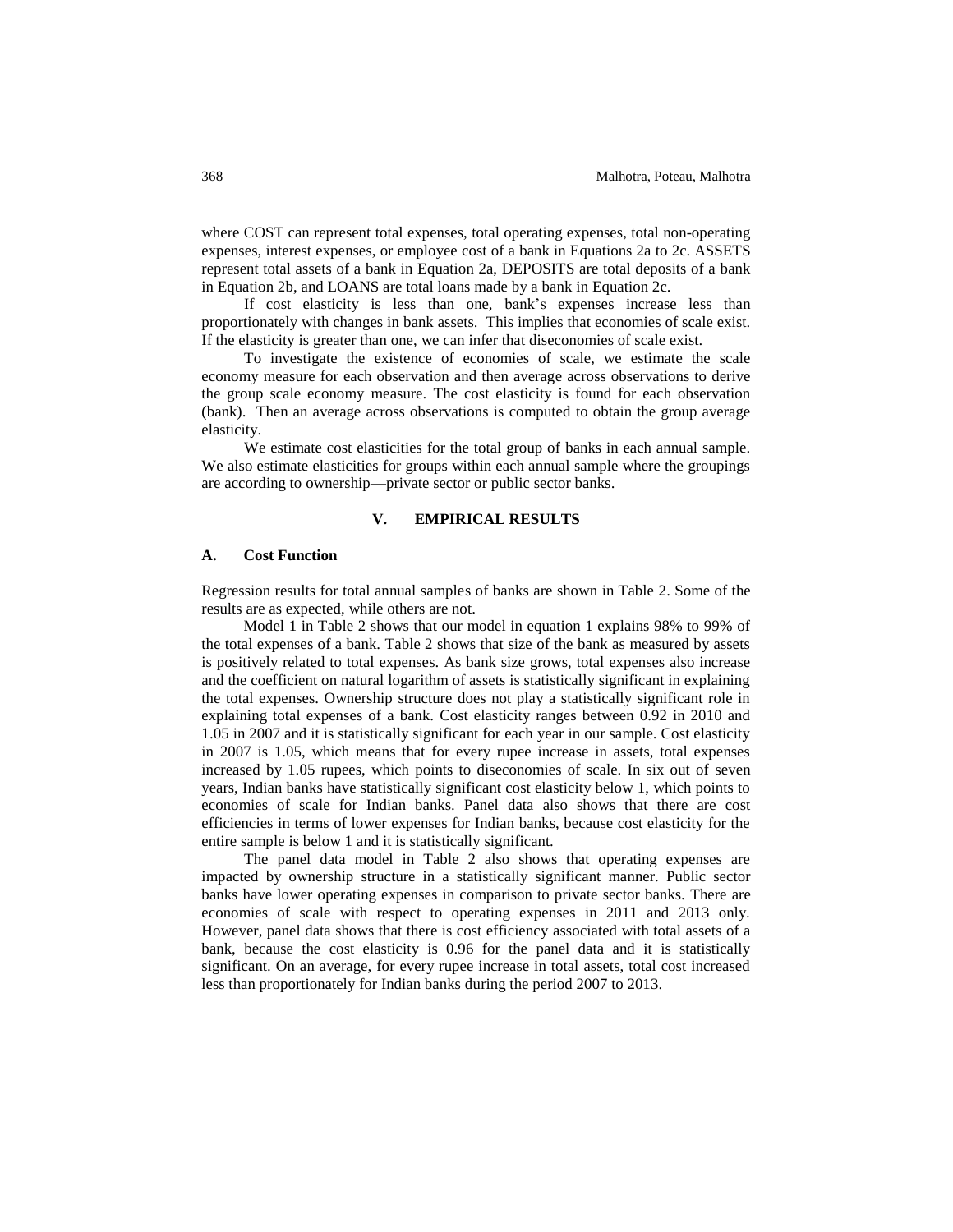| Table 2                                                                                   |
|-------------------------------------------------------------------------------------------|
| Regression results for the translog cost function for total expenses of a bank to measure |
| economies of scale with respect to size of the bank as measured by total assets           |

| Variables                                                                        | 2007       | 2008                     | 2009                                                                            | 2010           | 2011           | 2012                                                             | 2013           | Panel<br>Data<br>Model   |
|----------------------------------------------------------------------------------|------------|--------------------------|---------------------------------------------------------------------------------|----------------|----------------|------------------------------------------------------------------|----------------|--------------------------|
| # of Banks                                                                       | 35         | 35                       | 35                                                                              | 35             | 35             | 34                                                               | 34             | 243                      |
| Dependent Variable: Natural Logarithm of Total Expenses in Indian Rupees         |            |                          |                                                                                 |                |                |                                                                  |                |                          |
| Adjusted $R^2$                                                                   | 0.99       | 0.99                     | 0.99                                                                            | 0.99           | 0.98           | 0.99                                                             | 0.98           | 0.99                     |
| Ln of                                                                            | 0.73       | 0.79                     | 0.76                                                                            | 0.70           | 0.85           | 0.75                                                             | 0.97           | 0.89                     |
| Assets                                                                           | $(3.26^*)$ | $(3.02^*)$               | $(2.57^{**})$                                                                   | $(2.80^*)$     | $(2.18^{**})$  | $(3.62^*)$                                                       | $(2.73^*)$     | $(9.23^*)$               |
| $\frac{1}{2}$ (Ln of                                                             | 0.03       | 0.02                     | 0.02                                                                            | 0.02           | 0.01           | 0.02                                                             | $-0.002$       | 0.01                     |
| Assets $^2$ 2)                                                                   | (1.22)     | (0.79)                   | (0.68)                                                                          | (1.01)         | (0.20)         | (0.97)                                                           | $(-0.05)$      | (0.74)                   |
| Public                                                                           | $-0.01$    | $-0.05$                  | $-0.07$                                                                         | 0.01           | 0.06           | 0.03                                                             | 0.01           | $-0.01$                  |
| Sector                                                                           | $(-0.26)$  | $(-1.03)$                | $(-1.33)$                                                                       | (0.19)         | (0.91)         | (1.02)                                                           | (0.16)         | $(-0.37)$                |
| Cost                                                                             | 1.05       | 1.01                     | 0.96                                                                            | 0.92           | 0.93           | 0.96                                                             | 0.95           | 0.97                     |
| Elasticity                                                                       | $(8.79^*)$ | $(2.30^{**})$            | $(-11.13^*)$ $(-18.91^*)$ $(-51.30^*)$ $(-11.13^*)$ $(-165.87^*)$               |                |                |                                                                  |                | $(-9.05*)$               |
| Dependent Variable: Natural Logarithm of Operating Expenses in Indian Rupees     |            |                          |                                                                                 |                |                |                                                                  |                |                          |
| Adjusted $R^2$                                                                   | 0.95       | 0.94                     | 0.94                                                                            | 0.93           | 0.94           | 0.94                                                             | 0.99           | 0.94                     |
| Ln of                                                                            | 0.29       | 0.41                     | 0.60                                                                            | $-0.01$        | 0.29           | 0.23                                                             | 1.40           | 0.52                     |
| Assets                                                                           | (0.55)     | (0.67)                   | (0.96)                                                                          | $(-0.01)$      | (0.41)         | (0.38)                                                           | $(5.37^*)$     | $(2.47^*)$               |
| $\frac{1}{2}$ (Ln of                                                             | 0.07       | 0.06                     | 0.04                                                                            | 0.09           | 0.06           | 0.06                                                             | $-0.04$        | 0.04                     |
| Assets^2)                                                                        | (1.34)     | (1.03)                   | (0.71)                                                                          | (1.49)         | (0.95)         | (1.13)                                                           | $(-1.90^{**})$ | $(2.25^{**})$            |
| Public                                                                           | $-0.13$    | $-0.25$                  | $-0.39$                                                                         | $-0.28$        | $-0.04$        | $-0.06$                                                          | 0.04           | $-0.22$                  |
| Sector                                                                           | $(-1.27)$  | $(-2.25^{**})$           | $(-3.33^*)$                                                                     | $(-2.32^{**})$ | $(-0.34)$      | $(-0.64)$                                                        | (1.15)         | $(-5.41^*)$              |
| Cost                                                                             | 1.04       | 1.07                     | 1.05                                                                            | 1.01           | 0.98           | 1.05                                                             | 0.94           | 0.96                     |
| Elasticity                                                                       | $(3.03^*)$ | $(5.73^*)$               | $(5.69^*)$                                                                      | (0.54)         | $(-1.76^{**})$ | $(5.69^*)$                                                       |                | $(-3.59^*)$ $(-79.34^*)$ |
| Dependent Variable: Natural Logarithm of Non-Operating Expenses in Indian Rupees |            |                          |                                                                                 |                |                |                                                                  |                |                          |
| Adjusted $R^2$                                                                   | 0.98       | 0.98                     | 0.99                                                                            | 0.99           | 0.98           | 0.99                                                             | 0.95           | 0.98                     |
| Ln of                                                                            | 0.88       | 0.87                     | 0.75                                                                            | 1.06           | 1.13           | 0.94                                                             | $-0.13$        | 1.03                     |
| Assets                                                                           | $(2.78^*)$ | $(2.75^*)$               | $(2.57^{**})$                                                                   | $(4.03^*)$     | $(2.81^*)$     | $(4.35^*)$                                                       | $(-0.23)$      | $(9.74^*)$               |
| $\frac{1}{2}$ (Ln of                                                             | 0.01       | 0.01                     | 0.02                                                                            | $-0.01$        | $-0.02$        | 0.001                                                            | 0.09           | $-0.01$                  |
| Assets $\binom{2}{2}$                                                            | (0.38)     | (0.35)                   | (0.65)                                                                          | $(-0.50)$      | $(-0.54)$      | (0.08)                                                           | $(1.97^{**})$  | $(-0.76)$                |
| Public                                                                           | 0.04       | 0.03                     | 0.05                                                                            | 0.14           | 0.11           | 0.07                                                             | $-0.34$        | 0.07                     |
| Sector                                                                           | (0.68)     | (0.45)                   | (0.86)                                                                          | $(2.92^*)$     | (1.63)         | $(1.93***)$                                                      | $(-3.84^*)$    | $(3.53^{**})$            |
| Cost                                                                             | 0.998      | 0.98                     | 0.94                                                                            | 0.95           | 0.90           | 0.94                                                             | 0.91           | 0.95                     |
| Elasticity                                                                       | $(-0.82)$  | $(-10.59^*)$             | $(-18.06^*)$                                                                    |                |                | $(-27.01^*)$ $(-25.77^*)$ $(-18.06^*)$ $(-15.36^*)$ $(-92.49^*)$ |                |                          |
| Dependent Variable: Natural Logarithm of Interest Expenses in Indian Rupees      |            |                          |                                                                                 |                |                |                                                                  |                |                          |
| Adjusted $R^2$                                                                   | 0.99       | 0.98                     | 0.99                                                                            | 0.99           | 0.98           | 0.99                                                             | 0.98           | 0.99                     |
| Ln of                                                                            | 0.88       | 0.82                     | 0.95                                                                            | 0.83           | 1.01           | 0.95                                                             | 1.27           | 1.13                     |
| Assets                                                                           | $(2.83^*)$ | $(2.27^{**})$            | $(3.56^*)$                                                                      | $(2.83^*)$     | $(2.56^{**})$  | $(3.56^*)$                                                       | $(3.42^*)$     | $(10.61^*)$              |
| $\frac{1}{2}$ (Ln of                                                             | 0.01       | 0.01                     | $-0.001$                                                                        | 0.01           | $-0.01$        | $-0.001$                                                         | $-0.03$        | $-0.02$                  |
| Assets $^2$ 2)                                                                   | (0.35)     | (0.41)                   | $(-0.03)$                                                                       | (0.28)         | $(-0.32)$      | $(-0.03)$                                                        | $(-0.89)$      | $(-1.86^{**})$           |
| Public                                                                           | 0.05       | 0.08                     | 0.04                                                                            | 0.19           | 0.18           | $0.04\,$                                                         | 0.10           | 0.10                     |
| Sector                                                                           | (0.84)     | (1.22)                   | (0.85)                                                                          | $(3.60^*)$     | $(2.81^*)$     | (0.85)                                                           | $(1.67***)$    | $(4.66^*)$               |
| Cost                                                                             | 0.99       | 0.93                     | 0.94                                                                            | 0.91           | 0.90           | 0.94                                                             | 0.92           | 0.93                     |
| Elasticity                                                                       |            | $(-6.32^*)$ $(-36.37^*)$ | $(-463.29^*)$ $(-59.32^*)$ $(-54.17^*)$ $(-463.29^*)$ $(-10.03^*)$ $(-50.76^*)$ |                |                |                                                                  |                |                          |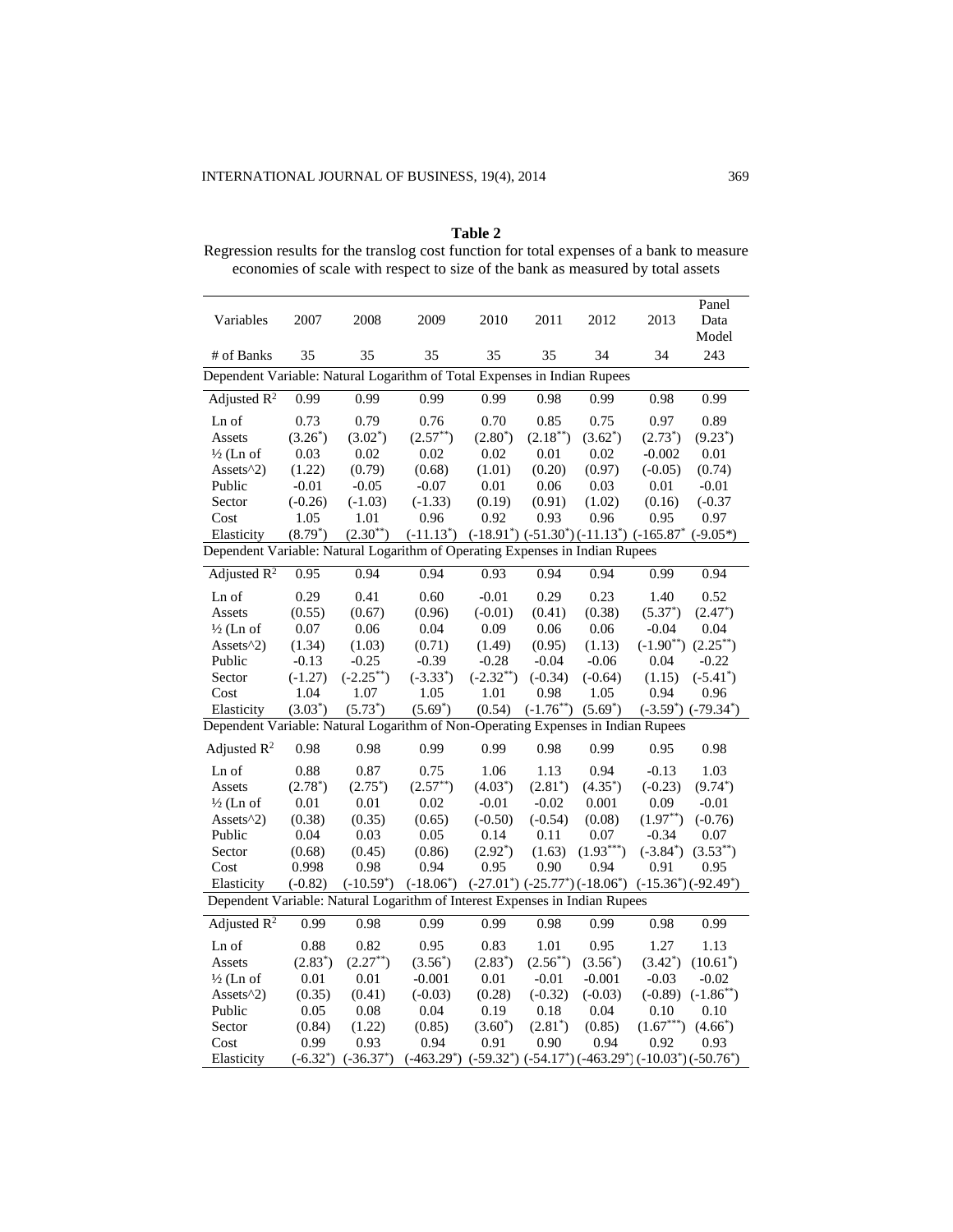| Dependent Variable: Natural Logarithm of Employee Cost in Indian Rupees |             |             |             |              |             |             |           |                          |  |
|-------------------------------------------------------------------------|-------------|-------------|-------------|--------------|-------------|-------------|-----------|--------------------------|--|
| Adjusted $\mathbb{R}^2$                                                 | 0.91        | 0.90        | 0.92        | 0.92         | 0.90        | 0.92        | 0.93      | 0.93                     |  |
| Ln of                                                                   | 0.06        | 0.45        | 0.29        | 0.07         | 0.10        | 0.29        | 0.11      | 0.34                     |  |
| Assets                                                                  | (0.08)      | (0.57)      | (0.40)      | (0.09)       | (0.11)      | (0.40)      | (0.15)    | (1.33)                   |  |
| $\frac{1}{2}$ (Ln of                                                    | 0.08        | 0.04        | 0.06        | 0.07         | 0.07        | 0.06        | 0.07      | 0.05                     |  |
| Assets $\binom{2}{2}$                                                   | (1.12)      | (0.61)      | (0.89)      | (1.16)       | (0.89)      | (0.89)      | (1.14)    | $(2.31^{**})$            |  |
| Public                                                                  | 0.21        | 0.06        | 0.01        | 0.07         | 0.12        | 0.01        | $-0.03$   | 0.06                     |  |
| Sector                                                                  | (1.44)      | (0.44)      | (0.10)      | (0.53)       | (0.86)      | (0.10)      | $(-0.23)$ | (1.19)                   |  |
| Cost                                                                    | 0.92        | 0.93        | 0.92        | 0.86         | 0.90        | 0.92        | 0.94      | 0.93                     |  |
| Elasticity                                                              | $(-5.06^*)$ | $(-8.01^*)$ | $(-6.71^*)$ | $(-10.16^*)$ | $(-7.05^*)$ | $(-6.71^*)$ |           | $(-4.44^*)$ $(-18.10^*)$ |  |

This table reports the regression results of the translog cost function for the years 2007-2013. To estimate cost elasticity for each year, we estimate scale economy for individual bank and then average across observations to find the scale economy measure for the entire sample. A two tailed t-test tests for whether the average cost elasticity is significantly different from 1.0. t-statistics have been reported in parentheses. \* Statistically significant at the 1% significance level, \*\*Statistically significant at the 5% significance level, and \*\*\*Statistically significant at the 10% significance level

As the size of the bank as measured by total assets increases, non-operating expenses are rising less than proportionately as is evidenced by below 1 cost elasticity throughout the sample period. Panel data also confirms that there is cost efficiency associated with non-operating expenses, interest rates, and employee costs, because the cost elasticity is below 1 and is statistically significant throughout the sample period. Panel data regression results in Table 2 show that public sector banks have a statistically significantly lower operating cost in comparison to private sector banks. On the other hand, public sector banks have a higher non-operating cost and interest expenses relative to private sector banks. Ownership structure does not impact employee cost in a statistically significant manner.

Table 3 shows the regression results for the translog cost function for cost efficiencies for Indian banks with respect to total deposits of a bank with size of the bank as measured by total assets as a control variable.

On an average, our model explains 97% to 99% of the total expenses of a bank with respect to total deposits of a bank. Natural logarithm of deposits is positively related to the total expenses of a bank for each year in the sample and the relationship is statistically significant in all years except for the year 2009. Ownership structure plays a role in determining the total expenses of a bank, with a negative coefficient on the public sector banks reporting lower total expenses relative to private sector banks.

Cost elasticity is less than one for every year from 2007 to 2013 except for the year 2009, which points to economies of scale in total expenses for Indian commercial banks with respect to deposits of the banks. Highest economies of scale are experienced in 2007 with a cost elasticity of 0.79, which means for every rupee increase in deposits, total expenses, on an average, increased by 0.79 rupees only. In 2009, the cost elasticity is 1.01 and it points to diseconomies of scale for that year with respect to deposits. However, the panel data results show overall there are economies of scale in total expenses with respect to deposits for the pooled sample of 2007 to 2013 with a highly statistically significant cost elasticity of 0.95.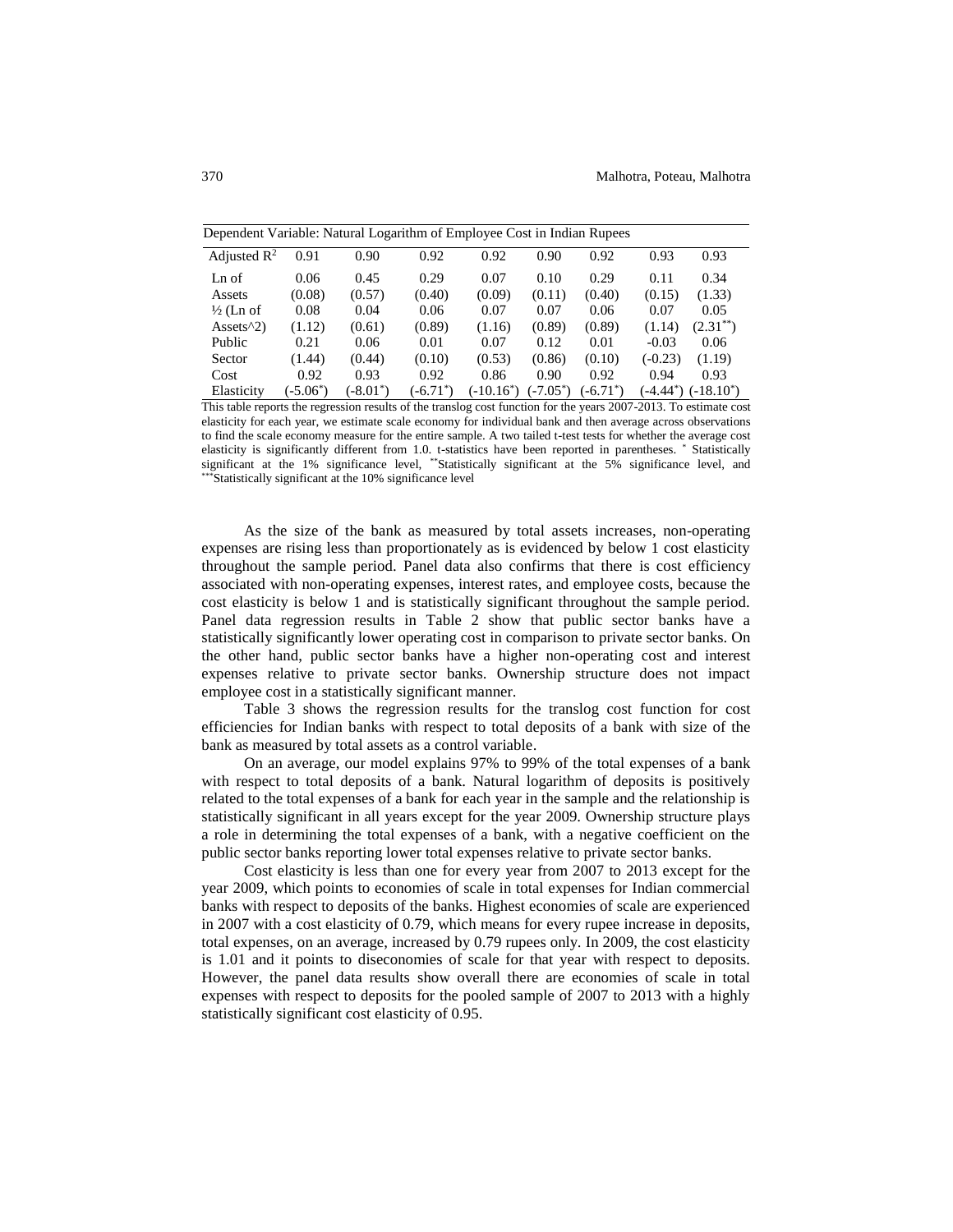**Table 3** Regression results for the translog cost function for economies of scale with respect to deposits

|                                                                                  |                |                         |               | ueposits      |                                              |                                      |                         |                                              |
|----------------------------------------------------------------------------------|----------------|-------------------------|---------------|---------------|----------------------------------------------|--------------------------------------|-------------------------|----------------------------------------------|
| Variables                                                                        | 2007           | 2008                    | 2009          | 2010          | 2011                                         | 2012                                 | 2013                    | Panel Data<br>with Fixed<br>Effects<br>Model |
| # of Banks                                                                       | 35             | 35                      | 35            | 35            | 35                                           | 34                                   | 34                      | 243                                          |
| Dependent Variable: Natural Logarithm of Total Expenses in Indian Rupees         |                |                         |               |               |                                              |                                      |                         |                                              |
|                                                                                  |                |                         |               |               |                                              |                                      |                         |                                              |
| Economies of Scale with respect to Deposits                                      |                |                         |               |               |                                              |                                      |                         |                                              |
| Adjusted $\mathbb{R}^2$                                                          | 0.98           | 0.98                    | 0.97          | 0.98          | 0.99                                         | 0.98                                 | 0.97                    | 0.99                                         |
| Ln of                                                                            | 2.27           | 1.64                    | 0.79          | 1.13          | 1.52                                         | 1.24                                 | 1.59                    | 1.06                                         |
| Deposits                                                                         | $(3.03^*)$     | $(2.07^{**})$           | (0.88)        | $(1.85^{**})$ | $(2.59^*)$                                   | $(2.02^{**})$                        | $(1.84^{**})$           | $(6.57^*)$                                   |
| $\frac{1}{2}$ (Ln of                                                             | $-0.14$        | $-0.07$                 | 0.02          | $-0.02$       | $-0.06$                                      | $-0.03$                              | $-0.06$                 | $-0.01$                                      |
| Deposits^2)                                                                      | $(-1.77^{**})$ | $(-0.83)$               | (0.19)        | $(-0.30)$     | $(-0.98)$                                    | $(-0.48)$                            | $(-0.73)$               | $(-0.67)$                                    |
| Public                                                                           | $-0.02$        | $-0.11$                 | $-0.18$       | $-0.14$       | $-0.12$                                      | $-0.10$                              | $-0.12$                 | $-0.08$                                      |
| Sector                                                                           | $(-0.31)$      | $(-1.46)$               |               |               | $(-1.94^{**})$ $(-2.28^{**})$ $(-2.05^{**})$ | $(-1.69***)(-1.56)$                  |                         | $(-3.86^*)$                                  |
| Assets                                                                           | 0.00           | 0.00                    | 0.00          | 0.00          | 0.00                                         | 0.00                                 | 0.00                    | 0.00                                         |
|                                                                                  | $(2.34**)$     | (1.32)                  | (0.25)        | (1.10)        | (1.67)                                       | (1.10)                               | (0.93)                  | (1.31)                                       |
| Cost                                                                             | 90.79          | 0.89                    | 1.01          | 0.93          | 0.90                                         | 0.89                                 | 0.90                    | 0.95                                         |
| Elasticity                                                                       | $(-7.55^*)$    | $(-8.64^*)$             |               |               | $(2.18^{**})$ $(-19.27^*)$ $(-9.76^*)$       | $(-18.71^{\circ})$ $(-9.42^{\circ})$ |                         | $(-62.57^*)$                                 |
| Dependent Variable: Natural Logarithm of Operating Expenses in Indian Rupees     |                |                         |               |               |                                              |                                      |                         |                                              |
| Adjusted $R^2$                                                                   | 0.95           | 0.94                    | 0.91          | 0.92          | 0.94                                         | 0.93                                 | 0.94                    | 0.94                                         |
| Ln of                                                                            | 0.91           | 0.59                    | 0.08          | $-0.36$       | 0.67                                         | 0.11                                 | 0.61                    | 0.78                                         |
| Deposits                                                                         | (0.84)         | (0.45)                  | (0.05)        | $(-0.26)$     | (0.53)                                       | (0.09)                               | (0.50)                  | $(2.27^{**})$                                |
| $\frac{1}{2}$ (Ln of                                                             | 0.002          | 0.04                    | 0.09          | 0.13          | 0.02                                         | $0.07\,$                             | 0.03                    | 0.02                                         |
| Deposits $\binom{2}{2}$                                                          | (0.01)         | (0.31)                  | (0.63)        | (0.95)        | (0.20)                                       | (0.64)                               | (0.24)                  | (0.46)                                       |
| Public                                                                           | $-0.17$        | $-0.34$                 | $-0.50$       | $-0.47$       | $-0.22$                                      | $-0.21$                              | $-0.48$                 | $-0.29$                                      |
| Sector                                                                           | $(-1.51)$      | $(-2.62^*)$             | $(-3.37^*)$   |               | $(-3.28^*)$ $(-1.81^{***})$ $(-1.82^{***})$  |                                      | $-4.32*$                | $(-6.84^*)$                                  |
| Assets                                                                           | 0.00           | 0.00                    | 0.00          | $-0.00$       | 0.00                                         | 0.00                                 | 0.00                    | 0.00                                         |
|                                                                                  | (0.81)         | (0.36)                  | $(-0.12)$     | $(-0.04)$     | (0.62)                                       | (0.03)                               | (0.84)                  | (0.90)                                       |
| Cost                                                                             | 0.93           | 1.02                    | 1.06          | 1.08          | 0.89                                         | 0.92                                 | 0.95                    | 0.996                                        |
| Elasticity                                                                       |                | $(-176.9^*)$ $(2.57^*)$ | $(3.60^*)$    |               | $(3.37^*)$ $(-27.25^*)$                      | $(-6.38^*)$                          | $(-8.94^*)$             | $(-2.71^*)$                                  |
| Dependent Variable: Natural Logarithm of Non-Operating Expenses in Indian Rupees |                |                         |               |               |                                              |                                      |                         |                                              |
| Adjusted $R^2$                                                                   | 0.97           | 0.97                    | 0.97          | 0.99          | 0.99                                         | 0.99                                 | 0.97                    | 0.99                                         |
| Ln of                                                                            | 2.66           | 1.87                    | 0.94          | 1.97          | 1.95                                         | 1.68                                 | 1.95                    | 1.21                                         |
| Deposits                                                                         | $(3.01^*)$     | $(2.18^{**})$           | (1.15)        | $(3.72^*)$    | $(3.45^*)$                                   | $(2.79^*)$                           | $(2.22^{**})$           | $(7.07^*)$                                   |
| $\frac{1}{2}$ (Ln of                                                             | $-0.18$        | $-0.09$                 | 0.000         | $-0.10$       | $-0.10$                                      | $-0.07$                              | $-0.09$                 | $-0.03$                                      |
| Deposits^2)                                                                      | $(-1.92^{**})$ | $(-1.04)$               | (0.01)        |               | $(-1.91^{**})$ $(-1.75^{***})$               | $(-1.19)$                            | $(-1.11)$               | $(-1.51)$                                    |
| Public                                                                           | 0.03           | $-0.03$                 | $-0.06$       | 0.001         | $-0.06$                                      | $-0.06$                              | $-0.03$                 | 0.004                                        |
| Sector                                                                           | (0.35)         | $(-0.41)$               | $(-0.67)$     | (0.02)        | $(-1.15)$                                    | $(-1.02)$                            | $(-0.38)$               | (0.19)                                       |
| Assets                                                                           | 0.00           | 0.00                    | $0.00\,$      | $0.00\,$      | 0.00                                         | 0.00                                 | 0.00                    | 0.00                                         |
|                                                                                  | $(2.20^{**})$  | (1.35)                  | (0.38)        |               | $(2.16^{**})$ $(1.91^{***})$                 | (1.56)                               | (0.96)                  | (1.33)                                       |
| Cost                                                                             | 0.76           | 0.90                    | 0.95          | 0.86          | 0.82                                         | 0.87                                 | 0.90                    | 0.89                                         |
| Elasticity                                                                       | $(-6.78^*)$    | $(-5.65^*)$             |               |               | $(-555.6^*)$ $(-7.31^*)$ $(-9.52^*)$         |                                      | $(-9.59^*)$ $(-5.92^*)$ | $(-48.49^*)$                                 |
| Dependent Variable: Natural Logarithm of Interest Expenses in Indian Rupees      |                |                         |               |               |                                              |                                      |                         |                                              |
|                                                                                  |                |                         |               |               |                                              |                                      |                         |                                              |
| Adjusted $R^2$                                                                   | 0.97           | 0.97                    | 0.97          | 0.99          | 0.99                                         | 0.98                                 | 0.99                    | 0.99                                         |
| Ln of                                                                            | 2.88           | 1.97                    | 1.41          | 1.72          | 1.85                                         | 1.51                                 | 2.22                    | 1.30                                         |
| Deposits                                                                         | $(3.13^*)$     | $(2.11^{**})$           | $(1.73^{**})$ | $(2.95^*)$    | $(3.11^*)$                                   | $(2.35^{**})$                        | $(4.01^*)$              | $(7.34^*)$                                   |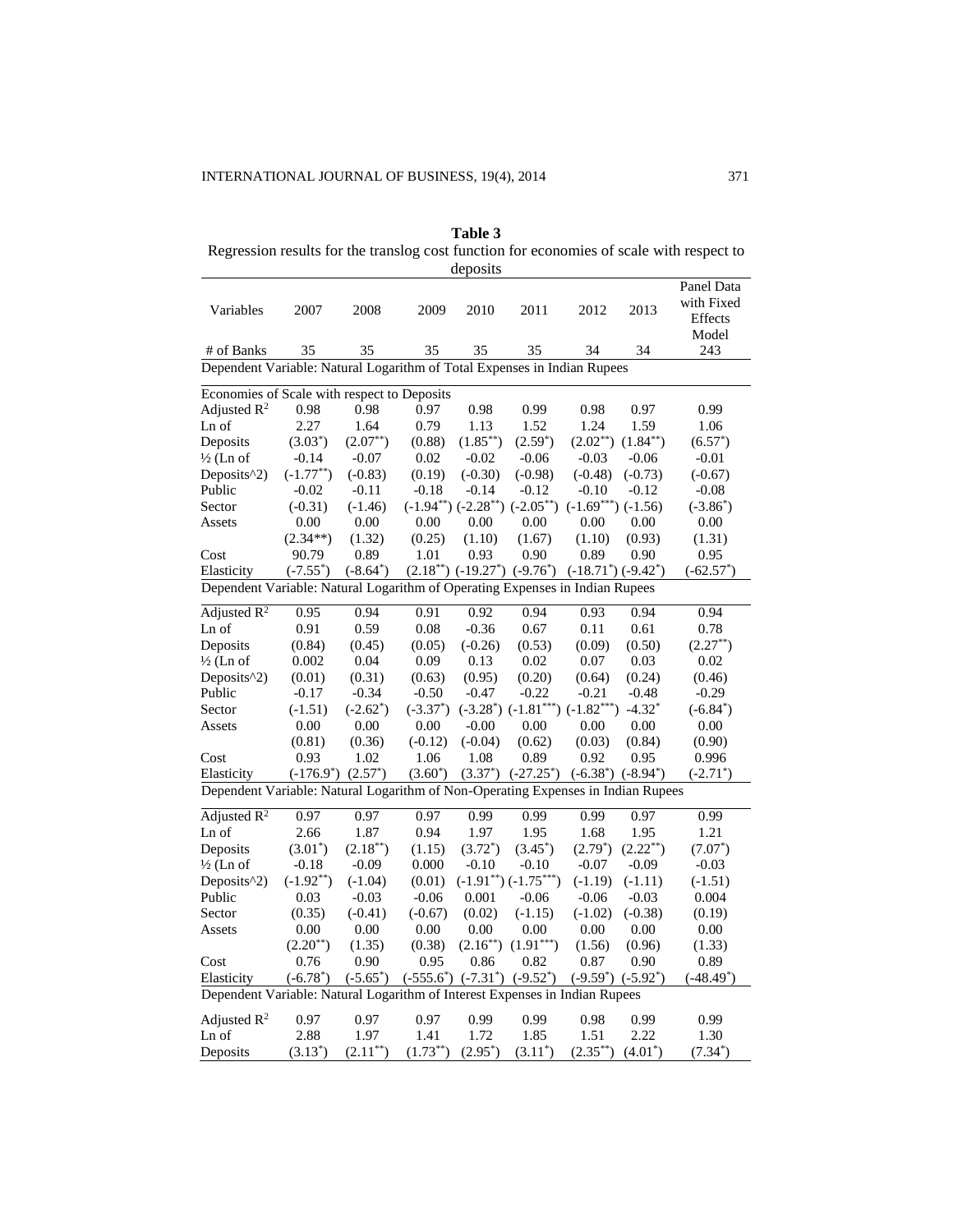| $\frac{1}{2}$ (Ln of                                                    | $-0.20$        | $-0.10$     | $-0.05$   | $-0.08$       | $-0.09$                                              | $-0.06$                              | $-0.12$        | $-0.04$        |  |
|-------------------------------------------------------------------------|----------------|-------------|-----------|---------------|------------------------------------------------------|--------------------------------------|----------------|----------------|--|
| Deposits $\binom{2}{2}$ -                                               | $(-2.10^{**})$ | $(-1.07)$   | $(-0.56)$ | $(-1.36)$     | $(-1.55)$                                            | $(-0.90)$                            | $(-2.29^{**})$ | $(-2.03^{**})$ |  |
| Public                                                                  | 0.05           | 0.02        | $-0.05$   | 0.05          | 0.02                                                 | $-0.01$                              | $-0.08$        | 0.03           |  |
| Sector                                                                  | (0.52)         | (0.27)      | $(-0.61)$ | (0.86)        | (0.32)                                               | $(-0.10)$                            | $(-1.49)$      | (1.41)         |  |
| Assets                                                                  | 0.00           | 0.00        | 0.00      | 0.00          | 0.00                                                 | 0.00                                 | 0.00           | 0.00           |  |
|                                                                         | $(2.35^{**})$  | (1.39)      | (0.76)    | $(1.87^{**})$ | $(1.81***)$                                          | (0.96)                               | $(1.81***)$    | (1.30)         |  |
| Cost                                                                    | 0.77           | 0.90        | 0.86      | 0.83          | 0.83                                                 | 0.82                                 | 0.82           | 0.86           |  |
| Elasticity                                                              | $(-5.86^*)$    | $(-5.48^*)$ |           |               | $(-13.90^{\circ})(-10.92^{\circ})$ $(-9.82^{\circ})$ | $(-16.05^{\circ})$ $(-8.00^{\circ})$ |                | $(-42.09^*)$   |  |
| Dependent Variable: Natural Logarithm of Employee Cost in Indian Rupees |                |             |           |               |                                                      |                                      |                |                |  |
| Adjusted $\mathbb{R}^2$                                                 | 0.92           | 0.91        | 0.90      | 0.93          | 0.91                                                 | 0.92                                 | 0.92           | 0.93           |  |
| Ln of                                                                   | $-0.09$        | 0.18        | $-0.35$   | 0.45          | 0.57                                                 | 0.14                                 | 1.06           | 1.06           |  |
| Deposits                                                                | $(-0.06)$      | (0.12)      | $(-0.23)$ | (0.39)        | (0.38)                                               | (0.10)                               | (0.75)         | $(2.58^*)$     |  |
| $\frac{1}{2}$ (Ln of                                                    | 0.10           | 0.07        | 0.12      | 0.04          | 0.03                                                 | 0.07                                 | $-0.02$        | $-0.02$        |  |
| Deposits <sup>^2</sup> )                                                | (0.66)         | (0.47)      | (0.82)    | (0.30)        | (0.18)                                               | (0.50)                               | $(-0.13)$      | $(-0.54)$      |  |
| Public                                                                  | 0.16           | $-0.02$     | $-0.09$   | $-0.08$       | $-0.05$                                              | $-0.13$                              | $-0.15$        | 0.01           |  |
| Sector                                                                  | (1.09)         | $(-0.12)$   | $(-0.59)$ | $(-0.60)$     | $(-0.35)$                                            | $(-0.99)$                            | $(-1.18)$      | (0.14)         |  |
| Assets                                                                  | 0.00           | 0.00        | $-0.00$   | 0.00          | 0.00                                                 | 0.00                                 | 0.00           | 0.00           |  |
|                                                                         | (0.14)         | (0.12)      | $(-0.09)$ | (0.70)        | (0.62)                                               | (0.68)                               | (0.93)         | $(2.25^{**})$  |  |
| Cost                                                                    | 0.96           | 0.93        | 0.96      | 0.89          | 0.80                                                 | 0.95                                 | 0.94           | 0.82           |  |
| Elasticity                                                              | $(-1.84^{**})$ | $(-5.15^*)$ |           |               | $(-1.64***)(-13.63*)$ $(-53.51*)$                    | $(-4.10^*)$                          | $(-30.28^*)$   | $(-103.19^*)$  |  |

t-statistics have been reported in parentheses. \* Statistically significant at the 1% significance level, \*\*statistically significant at the 5% significance level, and \*\*\*Statistically significant at the 10% significance level

Table 3 also shows that public sector banks have statistically significant lower operating cost relative to private sector banks. Furthermore, there are cost efficiencies in operating expenses, non-operating expenses, interest expenses, and employee costs with respect to total deposits of a bank. Panel data shows that the cost elasticity is below 1 and it is statistically significant for operating expenses, non-operating expenses, interest expenses, and employee costs.

Table 4 evaluates cost efficiencies for Indian commercial banks with respect to loans with total assets of the bank as a control variable. Our model explains, on an average, 98 percent to 99 of total expenses of a bank with respect to loans of a bank. Total expenses are positively related to total loans for each year in the sample from 2007 to 2013. Panel data also shows that the relation between total expenses and total loans is positive and is statistically significant. The coefficient on natural logarithm of loans is below 1 for the year 2007 to 2010, which means that for every rupee increase in loans, total expenses increase by less than one, but in 2011, 2012, and 2013 the coefficient on natural logarithm of loans is more than one, which implies that for every one rupee increase in loans, total expenses increase by more than a rupee. Ownership structure plays a role in influencing total expenses of a bank. Public sector banks have lower total expenses relative to private sector banks.

In 2007, cost elasticity equals one, but is not statistically significant and in 2008, cost elasticity of total expenses to total loans is 1.03 and is statistically significant. In all other years in the sample, cost elasticity is below one and statistically significant. Panel data results show that during the sample period of 2007 to 2013, the cost elasticity is below one at 0.92 and there are cost efficiencies in total expenses with respect total loans for Indian commercial banks.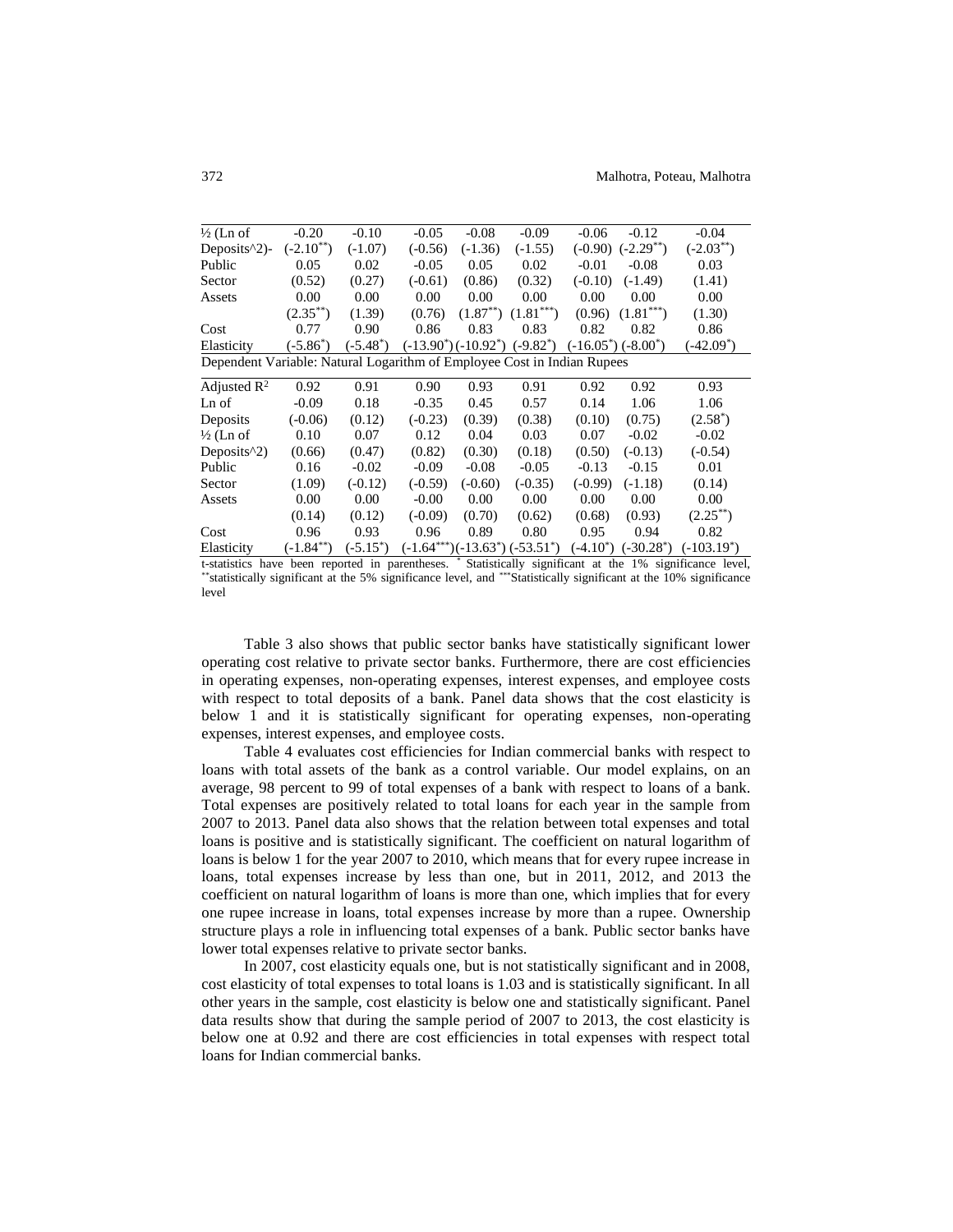|                                                                                  | regression results for the transfog<br>cost runction for economics of searc regarding foams |                               |                                              |               |                |               |               |                                     |  |
|----------------------------------------------------------------------------------|---------------------------------------------------------------------------------------------|-------------------------------|----------------------------------------------|---------------|----------------|---------------|---------------|-------------------------------------|--|
| Variables                                                                        | 2007                                                                                        | 2008                          | 2009                                         | 2010          | 2011           | 2012          | 2013          | Panel Data<br>with Fixed<br>Effects |  |
| # of Banks                                                                       | 35                                                                                          | 35                            | 35                                           | 35            | 35             | 34            | 34            | 243                                 |  |
| Dependent Variable: Natural Logarithm of Total Expenses in Indian Rupees         |                                                                                             |                               |                                              |               |                |               |               |                                     |  |
| Economies of Scale with respect to Deposits                                      |                                                                                             |                               |                                              |               |                |               |               |                                     |  |
| Adj. $R^2$                                                                       | 0.99                                                                                        | 0.99                          | 0.98                                         | 0.99          | 0.98           | 0.99          | 0.98          | 0.98                                |  |
| Ln of                                                                            | 0.80                                                                                        | 0.82                          | 0.81                                         | 0.82          | 2.05           | 1.08          | 1.04          | 1.36                                |  |
| Loans                                                                            | $(1.78^{**})$                                                                               | $(1.73***)$                   | (1.54)                                       | $(1.74***)$   | $(3.12^*)$     | $(2.36^{**})$ | (1.54)        | $(5.92^*)$                          |  |
| $\frac{1}{2}$ (Ln of                                                             | 0.2                                                                                         | 0.02                          | 0.01                                         | 0.01          | $-0.12$        | $-0.01$       | $-0.01$       | $-0.04$                             |  |
| Loans $\binom{2}{2}$                                                             | (0.36)                                                                                      | (0.32)                        | (0.26)                                       | (0.21)        | $(-1.77^{**})$ | $(-0.31)$     | $(-0.12)$     | $(-1.70***)$                        |  |
| Public                                                                           | $-0.06$                                                                                     | $-0.11$                       | $-0.14$                                      | $-0.09$       | $-0.002$       | $-0.04$       | $-0.08$       | $-0.13$                             |  |
| Sector                                                                           | $(-1.14)$                                                                                   | $(-2.11^{**})$ $(-2.34^{**})$ |                                              | $(-1.78***)$  | $(-0.03)$      | $(-0.99)$     | $(-1.34)$     | $(-4.69^*)$                         |  |
| Assets                                                                           | 0.00                                                                                        | 0.00                          | 0.00                                         | 0.00          | 0.00           | 0.00          | 0.00          | 0.00                                |  |
|                                                                                  | (0.15)                                                                                      | (0.12)                        | (0.15)                                       | (0.56)        | $(2.20^{**})$  | (0.61)        | (0.04)        | $(2.65^*)$                          |  |
| Cost                                                                             | 1.00                                                                                        | 1.03                          | 0.96                                         | 0.93          | 0.84           | 0.92          | 0.99          | 0.92                                |  |
| Elasticity                                                                       | (0.95)                                                                                      |                               | $(7.08^*)$ $(-16.17^*)$                      | $(-36.3^*)$   | $(-7.39^*)$    | $(-29.18^*)$  | $(-7.31^*)$   | $(-27.84^*)$                        |  |
| Dependent Variable: Natural Logarithm of Operating Expenses in Indian Rupees     |                                                                                             |                               |                                              |               |                |               |               |                                     |  |
| $\overline{Adj. R^2}$                                                            | 0.94                                                                                        | 0.93                          | 0.94                                         | 0.93          | 0.93           | 0.95          | 0.96          | 0.94                                |  |
| Ln of                                                                            | 0.67                                                                                        | 0.82                          | 0.68                                         | $-0.28$       | 1.49           | $-0.04$       | 0.002         | 0.76                                |  |
| Loans                                                                            | (0.62)                                                                                      | (0.69)                        | (0.62)                                       | $(-0.23)$     | (1.23)         | $(-0.03)$     | (0.01)        | $(1.89^{**})$                       |  |
| $\frac{1}{2}$ (Ln of                                                             | 0.03                                                                                        | 0.01                          | 0.03                                         | 0.12          | $-0.06$        | 0.09          | 0.09          | 0.02                                |  |
| Loans $\binom{2}{2}$                                                             | (0.21)                                                                                      | (0.11)                        | (0.28)                                       | (1.00)        | $(-0.51)$      | (0.84)        | (0.86)        | (0.51)                              |  |
| Public                                                                           | $-0.16$                                                                                     | $-0.29$                       | $-0.46$                                      | $-0.40$       | $-0.10$        | $-0.16$       | $-0.43$       | $-0.35$                             |  |
| Sector                                                                           | $(-1.31)$                                                                                   | $(-2.27^{**})$                | $(-3.73^*)$                                  | $(-3.23^*)$   | $(-0.83)$      | $(-1.59)$     | $(-4.84^*)$   | $(-7.45^*)$                         |  |
| Assets                                                                           | 0.00                                                                                        | 0.00                          | 0.00                                         | $-0.00$       | 0.00           | $-0.00$       | 0.00          | 0.00                                |  |
|                                                                                  | (0.40)                                                                                      | (0.43)                        | (0.12)                                       | $(-0.22)$     | (1.18)         | $(-0.41)$     | (0.04)        | (1.16)                              |  |
| Cost                                                                             | 0.98                                                                                        | 0.92                          | 0.997                                        | 1.01          | 0.83           | 0.97          | 1.03          | 0.98                                |  |
| Elasticity                                                                       |                                                                                             | $(-4.02^*)$ $(-38.63^*)$      | $(-0.39)$                                    | (0.55)        | $(-14.44^*)$   | $(-1.58)$     | (1.60)        | $(-11.82^*)$                        |  |
| Dependent Variable: Natural Logarithm of Non-Operating Expenses in Indian Rupees |                                                                                             |                               |                                              |               |                |               |               |                                     |  |
| Adj. $R^2$                                                                       | 0.99                                                                                        | 0.99                          | 0.99                                         | 0.99          | 0.98           | 0.99          | 0.98          | 0.98                                |  |
| Ln of                                                                            | 0.85                                                                                        | 0.80                          | 0.77                                         | 1.52          | 2.37           | 1.53          | 1.41          | 1.62                                |  |
| Loans                                                                            | (1.56)                                                                                      | (1.62)                        | (1.51)                                       | $(2.95^*)$    | $(3.51^*)$     | $(2.92^*)$    | $(1.97^{**})$ | $(6.98^*)$                          |  |
| $\frac{1}{2}$ (Ln of                                                             | 0.02                                                                                        | 0.02                          | 0.01                                         | $-0.06$       | $-0.15$        | $-0.06$       | $-0.04$       | $-0.06$                             |  |
| Loans $\binom{2}{2}$                                                             | (0.26)                                                                                      | (0.34)                        | (0.29)                                       | $(-1.16)$     | $(-2.18^{**})$ | $(-1.09)$     | $(-0.60)$     | $(-2.79^*)$                         |  |
| Public                                                                           | $-0.01$                                                                                     | $-0.04$                       | $-0.01$                                      | 0.06          | 0.05           | 0.001         | 0.02          | $-0.04$                             |  |
| Sector                                                                           | $(-0.20)$                                                                                   | $(-0.71)$                     | $(-0.23)$                                    | (1.05)        | (0.74)         | (0.02)        | (0.25)        | $(-1.61)$                           |  |
| Assets                                                                           | $-0.00$                                                                                     | $-0.00$                       | 0.00                                         | 0.00          | 0.00           | 0.00          | 0.00          | 0.00                                |  |
|                                                                                  | $(-0.14)$                                                                                   | $(-0.13)$                     | (0.10)                                       | (1.33)        | $(2.21^{**})$  | (1.12)        | (0.16)        | $(3.00^*)$                          |  |
| Cost                                                                             | 1.05                                                                                        | 1.01                          | 0.61                                         | 0.87          | 0.72           | 0.85          | 0.95          | 0.91                                |  |
| Elasticity                                                                       | $(13.37^*)$                                                                                 |                               | $(2.01^{**})$ $(-128.30^{*})$ $(-10.60^{*})$ |               | $(9.50^*)$     | $(-12.75^*)$  | $(-6.00*)$    | $(-18.21^*)$                        |  |
| Dependent Variable: Natural Logarithm of Interest Expenses in Indian Rupees      |                                                                                             |                               |                                              |               |                |               |               |                                     |  |
| Adj. $R^2$                                                                       | 0.99                                                                                        | 0.98                          | 0.99                                         | 0.98          | 0.98           | 0.99          | 0.99          | 0.98                                |  |
| Ln of                                                                            | 0.70                                                                                        | 0.69                          | 1.10                                         | 1.26          | 2.14           | 1.33          | 1.94          | 1.75                                |  |
| Deposits                                                                         | (1.29)                                                                                      | (1.23)                        | $(2.30^{**})$                                | $(2.08^{**})$ | $(3.07^*)$     | $(2.34^{**})$ | $(3.24^*)$    | $(7.43^*)$                          |  |
| $\frac{1}{2}$ (Ln of                                                             | 0.03                                                                                        | 0.03                          | $-0.02$                                      | $-0.03$       | $-0.13$        | $-0.04$       | $-0.10$       | $-0.08$                             |  |
| Deposits <sup>1</sup> 2)                                                         | (0.54)                                                                                      | (0.47)                        | $(-0.34)$                                    | $(-0.61)$     | $(-1.83***)$   | $(-0.70)$     | $(-1.68***)$  | $(-3.32^*)$                         |  |
| Public                                                                           | $-0.01$                                                                                     | 0.01                          | $-0.01$                                      | 0.11          | 0.13           | 0.05          | $-0.02$       | $-0.01$                             |  |

**Table 4** Regression results for the translog cost function for economies of scale regarding loans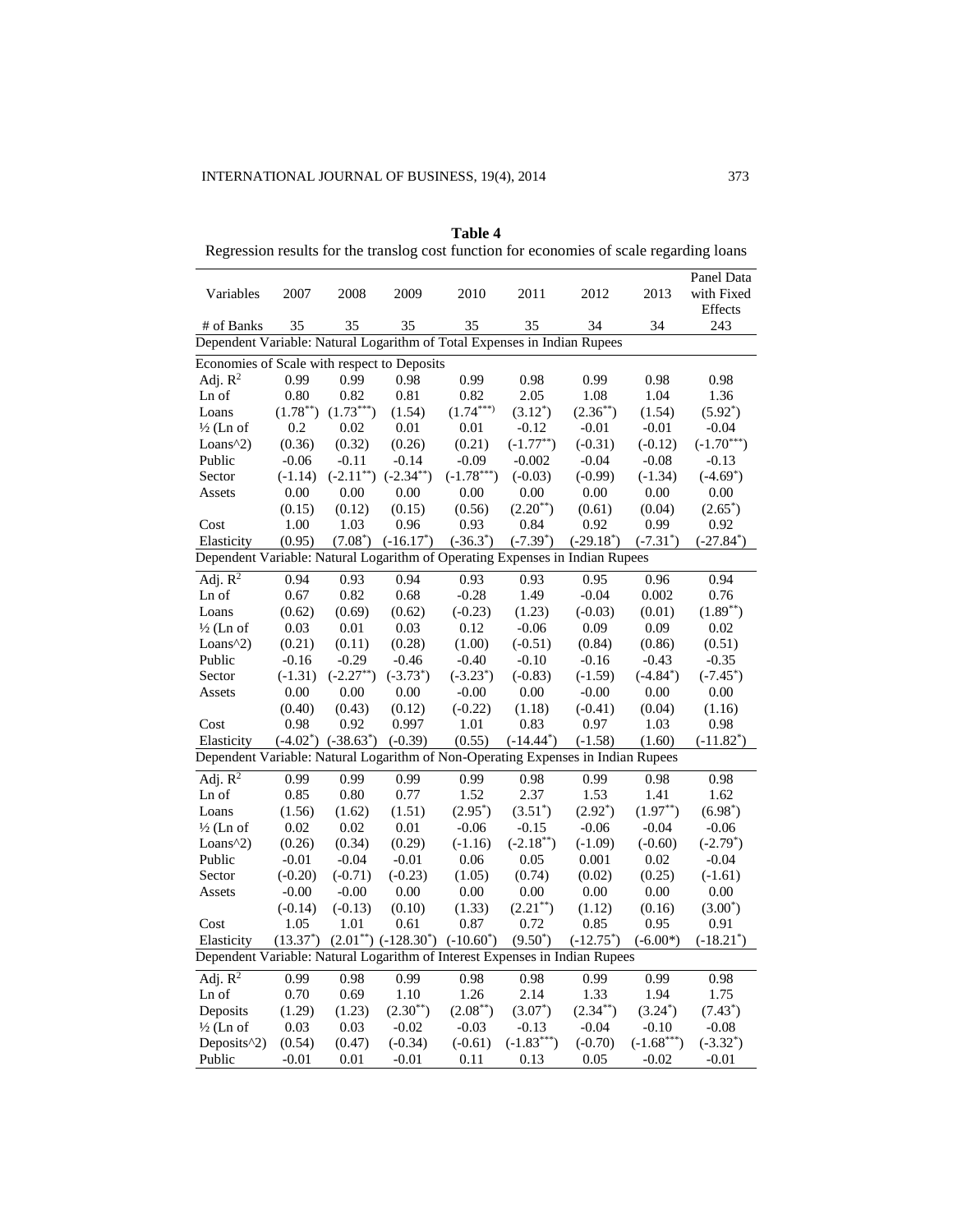| Sector                                                                  | $(-0.09)$ | (0.23)    | $(-0.28)$    | $(1.75^{***})$                                                             | $(1.84^{***})$ | (1.05)       | $(-0.37)$    | $(-0.55)$     |
|-------------------------------------------------------------------------|-----------|-----------|--------------|----------------------------------------------------------------------------|----------------|--------------|--------------|---------------|
| Assets                                                                  | $-0.00$   | $-0.00$   | 0.00         | 0.00                                                                       | 0.00           | 0.00         | 0.00         | 0.00          |
|                                                                         | $(-0.42)$ | $(-0.24)$ | (0.44)       | (1.04)                                                                     | $(1.97***)$    | (0.42)       | (1.06)       | $(3.03^*)$    |
| Cost                                                                    | 1.01      | 1.00      | 0.94         | 0.61                                                                       | 0.71           | 0.88         | 0.80         | 0.90          |
| Elasticity                                                              | (0.95)    | (0.31)    | $(-20.95^*)$ | $(-32.38^*)$                                                               | $(-11.36^*)$   | $(-15.82^*)$ | $(-10.46^*)$ | $(-17.40^*)$  |
| Dependent Variable: Natural Logarithm of Employee Cost in Indian Rupees |           |           |              |                                                                            |                |              |              |               |
| Adj. $R^2$                                                              | 0.90      | 0.89      | 0.91         | 0.93                                                                       | 0.89           | 0.93         | 0.93         | 0.93          |
| Ln of                                                                   | 0.72      | 1.43      | 0.91         | 0.88                                                                       | 1.60           | 0.32         | 0.58         | 0.74          |
| Deposits                                                                | (0.48)    | (0.97)    | (0.71)       | (0.70)                                                                     | (1.06)         | (0.23)       | (0.43)       | $(1.67***)$   |
| $\frac{1}{2}$ (Ln of                                                    | 0.01      | $-0.06$   | $-0.01$      | $-0.01$                                                                    | $-0.08$        | 0.05         | 0.03         | 0.01          |
| Deposits $\binom{2}{2}$                                                 | (0.05)    | $(-0.40)$ | $(-0.05)$    | $(-0.06)$                                                                  | $(-0.55)$      | (0.36)       | (0.22)       | (0.31)        |
| Public                                                                  | 0.21      | 0.05      | $-0.03$      | $-0.01$                                                                    | 0.08           | $-0.07$      | $-0.11$      | $-0.06$       |
| Sector                                                                  | (1.26)    | (0.32)    | $(-0.20)$    | $(-0.08)$                                                                  | (0.53)         | $(-0.56)$    | $(-0.92)$    | $(-1.14)$     |
| Assets                                                                  | 0.00      | 0.00      | 0.00         | 0.00                                                                       | 0.00           | 0.00         | 0.00         | 0.00          |
|                                                                         | (0.54)    | (0.85)    | (0.68)       | (0.91)                                                                     | (1.26)         | (0.56)       | (0.40)       | $(1.71***)$   |
| Cost                                                                    | 0.80      | 0.81      | 0.83         | 0.80                                                                       | 0.72           | 0.88         | 0.92         | 0.89          |
| Elasticity                                                              |           |           |              | $(-123.27^{\ast})$ $(-16.39^{\ast})$ $(-114.43^{\ast})$ $(-137.09^{\ast})$ | $(-17.85^*)$   | $(-12.35^*)$ | $(-13.66^*)$ | $(-105.92^*)$ |

t-statistics have been reported in parentheses. \* Statistically significant at the 1% significance level, \*\*statistically significant at the 5% significance level, and \*\*\*Statistically significant at the 10% significance level

Table 4 also shows that public sector banks have lower operating expenses relative to private sector banks. Ownership structure does not play a statistically significant role in influencing the non-operating expenses, interest expenses, and employee cost with respect to total loans of a bank.

Panel data results shows cost efficiencies for Indian banks in operating expenses, non-operating expenses, interest expenses, and employee cost, because the cost elasticity is below one and is statistically significant.

# **B. Economies of Scale by Ownership**

Table 5 shows cost elasticity of total expenses, operating expenses, non-operating costs, interest expenses, and employee cost with respect to total assets, total deposits, and total loans when we analyze economies of scale by bank ownership.

On an average, cost elasticity of total expenses with respect to total assets is less than one for public and private sector banks and is statistically significant for each year in the sample since 2009. Total expenses of public and private sector banks do not increase in the same proportion as the increase in assets, which points to economies of scale throughout the sample period. Panel data shows that both public and private sector banks have same cost elasticity of total expenses with respect to total assets at 0.96.

For each year in the sample, private sector banks report higher cost efficiencies over public sector banks. Panel data results show that cost elasticity of operating expenses with respect to total assets for public sector banks is 0.99 and for private sector banks is 0.94. Private sector banks show more cost efficiencies relative to public sector banks for every rupee increase in total assets.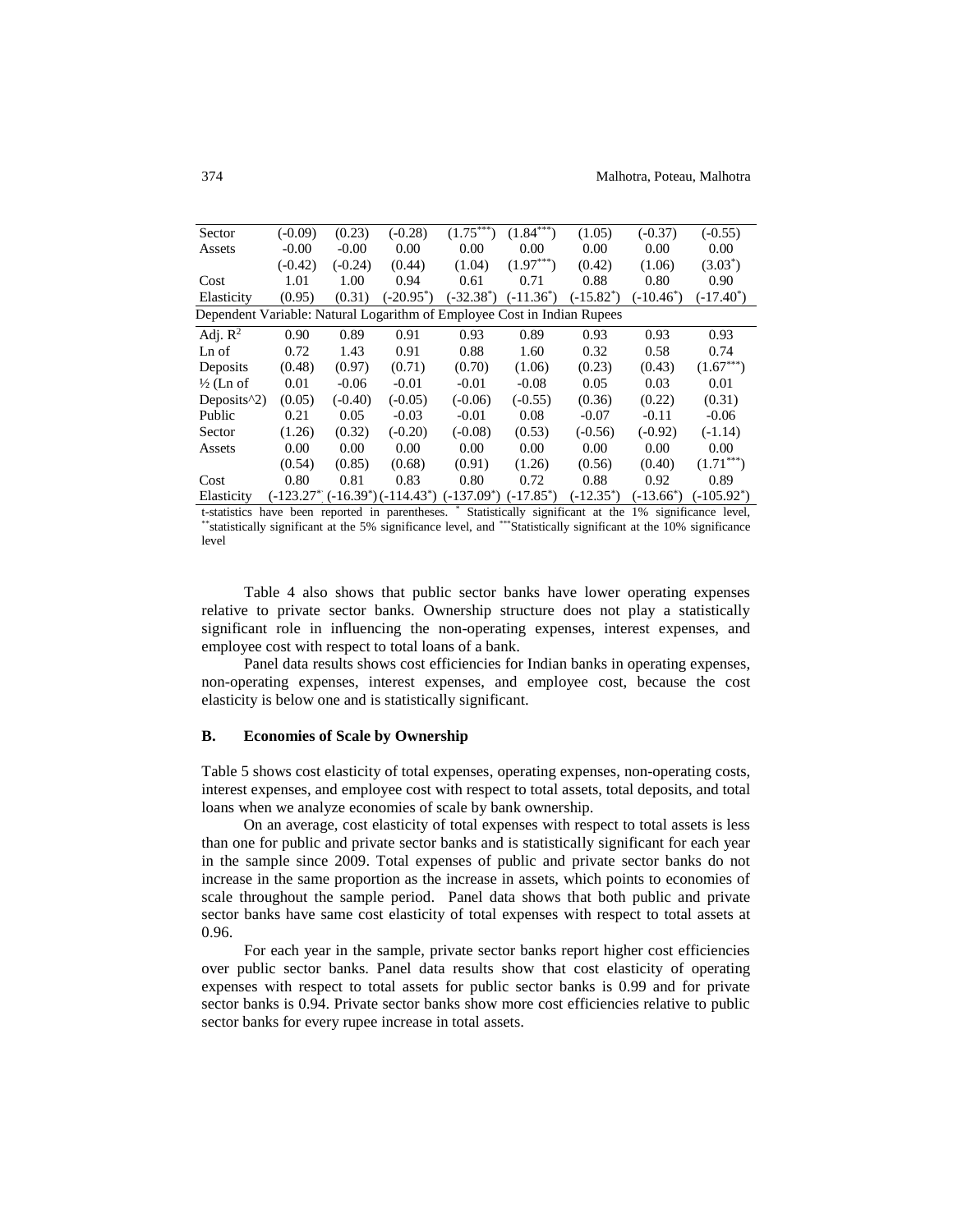# **Table 5**

Economies of scale by bank ownership for Indian banks for the period 2007 to 2013

|                                                                                | 2007                                                                     | 2008                  | 2009                                                                      | 2010                                                   | 2011                                           | 2012                                | 2013                   | Panel Data             |  |  |
|--------------------------------------------------------------------------------|--------------------------------------------------------------------------|-----------------------|---------------------------------------------------------------------------|--------------------------------------------------------|------------------------------------------------|-------------------------------------|------------------------|------------------------|--|--|
| Cost elasticity with respect to Total Assets                                   |                                                                          |                       |                                                                           |                                                        |                                                |                                     |                        |                        |  |  |
|                                                                                | Cost Elasticity of Total Expenses with respect to Total Assets of a Bank |                       |                                                                           |                                                        |                                                |                                     |                        |                        |  |  |
| <b>Public Sector</b><br><b>Banks</b>                                           | 1.07<br>$(13.13^*)$                                                      | 1.02<br>$(5.6^*)$     | 0.97<br>$(-9.26^*)$                                                       | 0.94                                                   | 0.93<br>$(-17.32^*)(-49.61^*)$ $(-1.71)$       | 0.99                                | 0.951<br>$(-178.5^*)$  | 0.96<br>$(-76.35^*)$   |  |  |
| Private Sector<br><b>Banks</b>                                                 | 1.03<br>$(3.08^*)$                                                       | 0.99<br>$(-.87)$      | 0.95                                                                      | 0.91<br>$(-9.49^*)$ $(-14.68^*)(-36.01^*)$ $(-4.61^*)$ | 0.92                                           | 0.97                                | 0.952<br>$(-98.2^*)$   | 0.96<br>$(-56.56^*)$   |  |  |
| Cost Elasticity of Operating Expenses with respect to Total Assets of a Bank   |                                                                          |                       |                                                                           |                                                        |                                                |                                     |                        |                        |  |  |
| <b>Public Sector</b><br><b>Banks</b>                                           | 1.08<br>$(6.50^*)$                                                       | 1.10<br>$(9.54^*)$    | 1.07<br>$(9.44^*)$                                                        | 1.06<br>$(3.57^*)$                                     | 1.01<br>(0.94)                                 | 0.96<br>$(-3.59^*)$                 | 0.98<br>$(-1.24)$      | 0.99<br>$(-2.33^{**})$ |  |  |
| <b>Private Sector</b><br><b>Banks</b>                                          | 0.99<br>$(-0.59)$                                                        | 1.02<br>(1.29)        | 1.02<br>(1.25)                                                            | 0.94                                                   | 0.94<br>$(-2.06^{**})$ $(-3.52^*)$ $(-5.68^*)$ | 0.89                                | 0.88<br>$(-4.27^*)$    | 0.94<br>$(-11.71^*)$   |  |  |
| Cost Elasticity of Non-Operating Costs with respect to Total Assets of a Bank  |                                                                          |                       |                                                                           |                                                        |                                                |                                     |                        |                        |  |  |
| Public Sector<br><b>Banks</b>                                                  | 1.003<br>$(2.06^{**})$                                                   | 0.98<br>$(-8.78^*)$   | 0.95                                                                      | 0.94<br>$(-16.96^*)$ $(-32.01^*)(-29.03^*)(-172.6^*)$  | 0.89                                           | 0.957                               | 0.90<br>$(-18.9^*)$    | 0.95<br>$(-104.60^*)$  |  |  |
| Private Sector<br><b>Banks</b>                                                 | 0.99<br>$(-3.06^*)$                                                      | 0.97<br>$(-8.97^*)$   | 0.93                                                                      | 0.95<br>$(-13.91^*)$ $(-15.12^*)(-14.56^*)(-102.8^*)$  | 0.91                                           | 0.956                               | 0.93<br>$(-7.19^*)$    | 0.95<br>$(-53.08^*)$   |  |  |
| Cost Elasticity of Interest Expenses with respect to Total Assets of a Bank    |                                                                          |                       |                                                                           |                                                        |                                                |                                     |                        |                        |  |  |
| <b>Public Sector</b><br><b>Banks</b>                                           | 0.993<br>$(-4.27^*)$                                                     | 0.93                  | 0.943<br>$(-37.7^*)$ $(-517.89^*)$ $(-63.62^*)$ $(-58.01^*)$ $(-48.12^*)$ | 0.92                                                   | 0.89                                           | 0.905                               | 0.91<br>$(-13.2^*)$    | 0.92<br>$(-60.65^*)$   |  |  |
| Private Sector<br><b>Banks</b>                                                 | 0.98<br>$(-6.58^*)$                                                      | 0.92                  | 0.944<br>$(-25.18^*)$ $(-293.18^*)(-42.66^*)(-33.19^*)(-24.07^*)$         | 0.91                                                   | 0.90                                           | 0.918                               | 0.95<br>$(-3.97^*)$    | 0.94<br>$(-26.45^*)$   |  |  |
| Cost Elasticity of Employee Cost with respect to Total Assets of a Bank        |                                                                          |                       |                                                                           |                                                        |                                                |                                     |                        |                        |  |  |
| <b>Public Sector</b><br><b>Banks</b>                                           | 0.96<br>$(-2.82^*)$                                                      | 0.96<br>$(-5.89^*)$   | 0.96<br>$(-4.38^*)$                                                       | 0.90                                                   | 0.94<br>$(-7.92^*)$ $(-4.45^*)$                | 1.02<br>(1.10)                      | 0.97<br>$(-2.13^{**})$ | 0.96<br>$(-11.86^*)$   |  |  |
| Private Sector<br>Banks                                                        | 0.86<br>$(-5.78^*)$                                                      | 0.90<br>$(-7.35^*)$   | 0.88<br>$(-6.66^*)$                                                       | 0.81                                                   | 0.86<br>$(-9.00^*)$ $(-6.98^*)$ $(-2.98^*)$    | 0.89                                | 0.90<br>$(-4.79^*)$    | 0.89<br>$(-17.48^*)$   |  |  |
| Cost elasticity with respect to Total Deposits                                 |                                                                          |                       |                                                                           |                                                        |                                                |                                     |                        |                        |  |  |
| Cost Elasticity of Total Expenses with respect to Total Deposits of a Bank     |                                                                          |                       |                                                                           |                                                        |                                                |                                     |                        |                        |  |  |
| Public Sector<br><b>Banks</b>                                                  | 0.72<br>$(-11.75^*)$                                                     | 0.85<br>$(-12.9^*)$   | 1.02<br>$(5.88^*)$                                                        | 0.920                                                  | 0.87<br>$(-25.1^*)$ $(-13.92^*)$ $(-23.20^*)$  | 0.88                                | 0.87<br>$(-13.2^*)$    | 0.89<br>$(-37.67^*)$   |  |  |
| Private Sector<br><b>Banks</b>                                                 | 0.90<br>$(-2.24^{**})$                                                   | 0.94<br>$(-2.9^{**})$ | 0.99<br>$(-1.19)$                                                         | 0.95<br>$(-10.3^*)$                                    | 0.94<br>$(-3.94^*)$                            | 0.92<br>$(-9.53^*)$                 | 0.94<br>$(-3.55^*)$    | 0.95<br>$(-11.84^*)$   |  |  |
| Cost Elasticity of Operating Expenses with respect to Total Deposits of a Bank |                                                                          |                       |                                                                           |                                                        |                                                |                                     |                        |                        |  |  |
| <b>Public Sector</b><br><b>Banks</b>                                           | 0.932<br>$(-199.44^*)$                                                   | 1.04<br>$(6.24^*)$    | 1.12<br>$(7.48^*)$                                                        | 1.16<br>$(7.22^*)$                                     | 0.91                                           | 0.95<br>$(-26.43^*)$ $(-3.97^{**})$ | 0.96<br>$(-6.79^*)$    | 0.99<br>$(-4.73^*)$    |  |  |
| Private Sector<br>Banks                                                        | 0.93<br>$(-118.39^*)$                                                    | 0.99<br>$(-0.86)$     | 0.99<br>$(-0.26)$                                                         | 0.98<br>$(-0.48)$                                      | 0.88                                           | 0.87<br>$(-21.37^*)$ $(-6.58^{**})$ | 0.93<br>$(-8.16^*)$    | 0.97<br>$(-14.56^*)$   |  |  |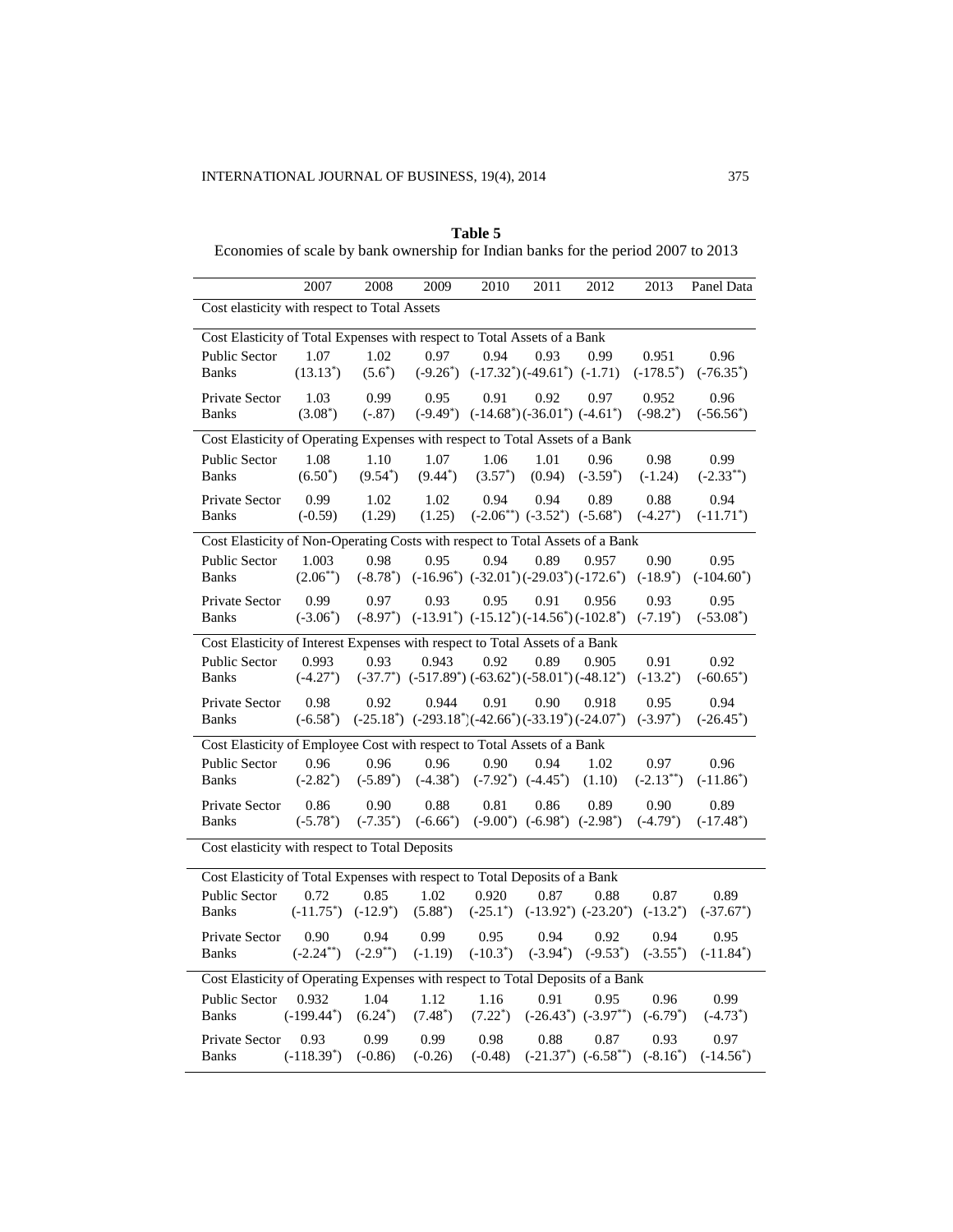| Cost Elasticity of Non-operating expenses with respect to Total Deposits of a Bank             |                      |                       |                                                                                                 |      |                                                                |                                        |                                                                                        |                     |
|------------------------------------------------------------------------------------------------|----------------------|-----------------------|-------------------------------------------------------------------------------------------------|------|----------------------------------------------------------------|----------------------------------------|----------------------------------------------------------------------------------------|---------------------|
| <b>Public Sector</b>                                                                           | 0.67<br>$(-10.86^*)$ | 0.85                  | 0.946 0.80<br>$(-9.73^*)$ $(-627.6^*)$ $(-11.6^*)$ $(-13.66^*)$ $(-13.32^*)$ $(-9.37^*)$        |      | 0.76                                                           | 0.84                                   | 0.86                                                                                   | 0.88                |
| <b>Banks</b>                                                                                   |                      |                       |                                                                                                 |      |                                                                |                                        |                                                                                        | $(-27.38^*)$        |
| Private Sector<br><b>Banks</b>                                                                 | 0.90<br>$(-1.73)$    | 0.97                  | 0.945<br>$(-1.14)$ $(-371^*)$ $(-2.20^{**})$ $(-3.77^*)$                                        | 0.94 | 0.89                                                           | 0.92<br>$(-3.67^*)$                    | 0.97<br>$(-1.31)$                                                                      | 0.96<br>$(-5.43^*)$ |
|                                                                                                |                      |                       |                                                                                                 |      |                                                                |                                        |                                                                                        |                     |
| Cost Elasticity of Interest Expenses with respect to Total Deposits of a Bank<br>Public Sector | 0.67                 | 0.84                  | 0.83                                                                                            | 0.78 | 0.78                                                           | 0.79                                   | 0.76                                                                                   | 0.86                |
| <b>Banks</b>                                                                                   |                      |                       |                                                                                                 |      |                                                                |                                        | $(-9.81^*)$ $(-9.53^*)$ $(-19.2^*)$ $(-15.7^*)$ $(-13.98^*)$ $(-20.32^*)$ $(-11.63^*)$ | $(-26.51^*)$        |
| Private Sector                                                                                 | 0.92                 | 0.97                  | 0.90                                                                                            | 0.89 | 0.90                                                           | 0.86                                   | 0.91                                                                                   | 0.96                |
| <b>Banks</b>                                                                                   | $(-1.13)$            | $(-1.03)$             |                                                                                                 |      | $(-6.57^*)$ $(-4.66^*)$ $(-3.97^*)$                            |                                        | $(-7.82^*)$ $(-2.64^{**})$                                                             | $(-5.43^*)$         |
| Cost Elasticity of Employee Cost with respect to Total Deposits of a Bank                      |                      |                       |                                                                                                 |      |                                                                |                                        |                                                                                        |                     |
| <b>Public Sector</b>                                                                           | 1.02                 |                       | $0.97$ 1.03                                                                                     | 0.92 | 0.81                                                           | 0.98                                   | 0.94                                                                                   | 0.90                |
| <b>Banks</b>                                                                                   | (1.00)               |                       | $(-2.53^{**})$ $(1.54)$ $(-11.9^{*})$ $(-55.06^{*})$ $(-1.50)$                                  |      |                                                                |                                        | $(-35.9^*)$                                                                            | $(-105.33^*)$       |
| Private Sector                                                                                 | 0.89                 | 0.88                  | 0.87                                                                                            | 0.86 |                                                                | 0.78 0.90                              | 0.95                                                                                   | 0.96                |
| Banks                                                                                          |                      |                       |                                                                                                 |      |                                                                |                                        | $(-3.90^*)$ $(-5.88^*)$ $(-3.73^*)$ $(-12.04^*)$ $(-39.33^*)$ $(-5.12^*)$ $(-16.85^*)$ | $(-4.89^*)$         |
| Cost elasticity with respect to Total Loans                                                    |                      |                       |                                                                                                 |      |                                                                |                                        |                                                                                        |                     |
| Cost Elasticity of Total Expenses with respect to Total Loans of a Bank                        |                      |                       |                                                                                                 |      |                                                                |                                        |                                                                                        |                     |
| Public Sector                                                                                  | 1.01                 |                       | 1.04 0.96                                                                                       | 0.93 | 0.78                                                           | 0.92                                   | 0.98                                                                                   | 0.95                |
| <b>Banks</b>                                                                                   | $(4.20^*)$           |                       |                                                                                                 |      |                                                                |                                        | $(11.24^*)$ $(-14.8^*)$ $(-36.7^*)$ $(-10.63^*)$ $(-33.33^*)$ $(-10.57^*)$             | $(-73.46^*)$        |
| Private Sector                                                                                 | 0.99                 | 1.01                  | 0.94                                                                                            | 0.92 | 0.92                                                           | 0.93                                   | 0.99                                                                                   | 0.96                |
| <b>Banks</b>                                                                                   |                      |                       | $(-2.02^{**})$ $(2.10^{**})$ $(-13.1^*)$ $(-26.9^*)$ $(-2.43^{**})$ $(-16.15^*)$ $(-2.27^{**})$ |      |                                                                |                                        |                                                                                        | $(-34.54^*)$        |
| Cost Elasticity of Operating Expenses with respect to Total Loans of a Bank                    |                      |                       |                                                                                                 |      |                                                                |                                        |                                                                                        |                     |
| <b>Public Sector</b>                                                                           | 0.99                 | 0.93                  | 1.02                                                                                            | 1.08 | 0.80                                                           | 1.02                                   | 1.07                                                                                   | 1.01                |
| Banks                                                                                          |                      | $(-1.55)$ $(-40.4^*)$ |                                                                                                 |      | $(2.80^{**})$ $(3.85^*)$ $(-17.98^*)$ $(1.05^*)$               |                                        | $(4.47^*)$                                                                             | $(4.63^*)$          |
| Private Sector                                                                                 | 0.95                 | 0.92                  | 0.97                                                                                            | 0.92 | 0.87                                                           | 0.91                                   | 0.96                                                                                   | 0.98                |
| <b>Banks</b>                                                                                   |                      |                       | $(-5.24^*)$ $(-24.2^*)$ $(-2.77^*)$ $(-2.25^*)$ $(-7.15^*)$ $(-3.34^*)$                         |      |                                                                |                                        | $(-1.29)$                                                                              | $(-8.06^*)$         |
| Cost Elasticity of Non-operating expenses with respect to Total Loans of a Bank                |                      |                       |                                                                                                 |      |                                                                |                                        |                                                                                        |                     |
| <b>Public Sector</b>                                                                           | 1.06                 | 1.02                  | 0.60                                                                                            | 0.84 | 0.64                                                           | 0.83                                   | 0.93                                                                                   | 0.87                |
| <b>Banks</b>                                                                                   | $(18.58^*)$          | $(5.50^*)$            |                                                                                                 |      | $(-146.6^*)$ $(-14.9^*)$ $(-12.83^*)$ $(-16.09^*)$ $(-9.17^*)$ |                                        |                                                                                        | $(-58.62^*)$        |
| Private Sector                                                                                 | 1.04                 | 0.99                  | 0.62                                                                                            | 0.92 | 0.83                                                           | 0.90                                   | 0.98                                                                                   | 0.91                |
| <b>Banks</b>                                                                                   | $(6.04^*)$           |                       | $(-1.16)$ $(-81.17^*)$ $(-4.46^*)$ $(-3.84^*)$ $(-5.74^*)$                                      |      |                                                                |                                        | $(-1.45)$                                                                              | $(-25.35^*)$        |
| Cost Elasticity of Interest Expenses with respect to Total Loans of a Bank                     |                      |                       |                                                                                                 |      |                                                                |                                        |                                                                                        |                     |
| <b>Public Sector</b>                                                                           | 1.02                 | 1.02                  | 0.93                                                                                            | 0.58 | 0.64                                                           | 0.86                                   | 0.75                                                                                   | 0.85                |
| <b>Banks</b>                                                                                   | $(4.20^*)$           |                       |                                                                                                 |      |                                                                |                                        | $(3.58^*)$ $(-26.64^*)$ $(-38.9^*)$ $(-14.77^*)$ $(-19.32^*)$ $(-13.94^*)$             | $(-51.87^*)$        |
| Private Sector                                                                                 | 0.98                 | 0.98                  | 0.95                                                                                            | 0.66 | 0.81                                                           | 0.91                                   | 0.87                                                                                   | 0.90                |
| <b>Banks</b>                                                                                   | $(-2.02^{**})$       |                       | $(-2.24^{**})$ $(-11.14^{*})$ $(-19.0^{*})$                                                     |      | $(-5.08^*)$                                                    | $(-7.69^*)$                            | $(-4.23^*)$                                                                            | $(-21.17^*)$        |
| Cost Elasticity of Employee Cost with respect to Total Loans of a Bank                         |                      |                       |                                                                                                 |      |                                                                |                                        |                                                                                        |                     |
| Public Sector                                                                                  | 0.81                 | 0.78                  | 0.83                                                                                            | 0.80 | 0.68                                                           | 0.91                                   | 0.94                                                                                   | 0.81                |
| <b>Banks</b>                                                                                   | $(-139.55^*)$        | $(-21.8^*)$           | $(-131.1^*)$ $(-154^*)$                                                                         |      |                                                                | $(-21.53^*)$ $(-10.25^*)$ $(-11.87^*)$ |                                                                                        | $(-116.29^*)$       |
| Private Sector                                                                                 | 0.80                 | 0.85                  | 0.84                                                                                            | 0.81 | 0.78                                                           | 0.85                                   | 0.90                                                                                   | 0.84                |
| <b>Banks</b>                                                                                   | $(-82.61^*)$         | $(-8.06^*)$           | $(-72.12^*)$ $(-88.9^*)$                                                                        |      |                                                                | $(-9.43^*)$ $(-10.16^*)$ $(-10.80^*)$  |                                                                                        | $(-61.03)$          |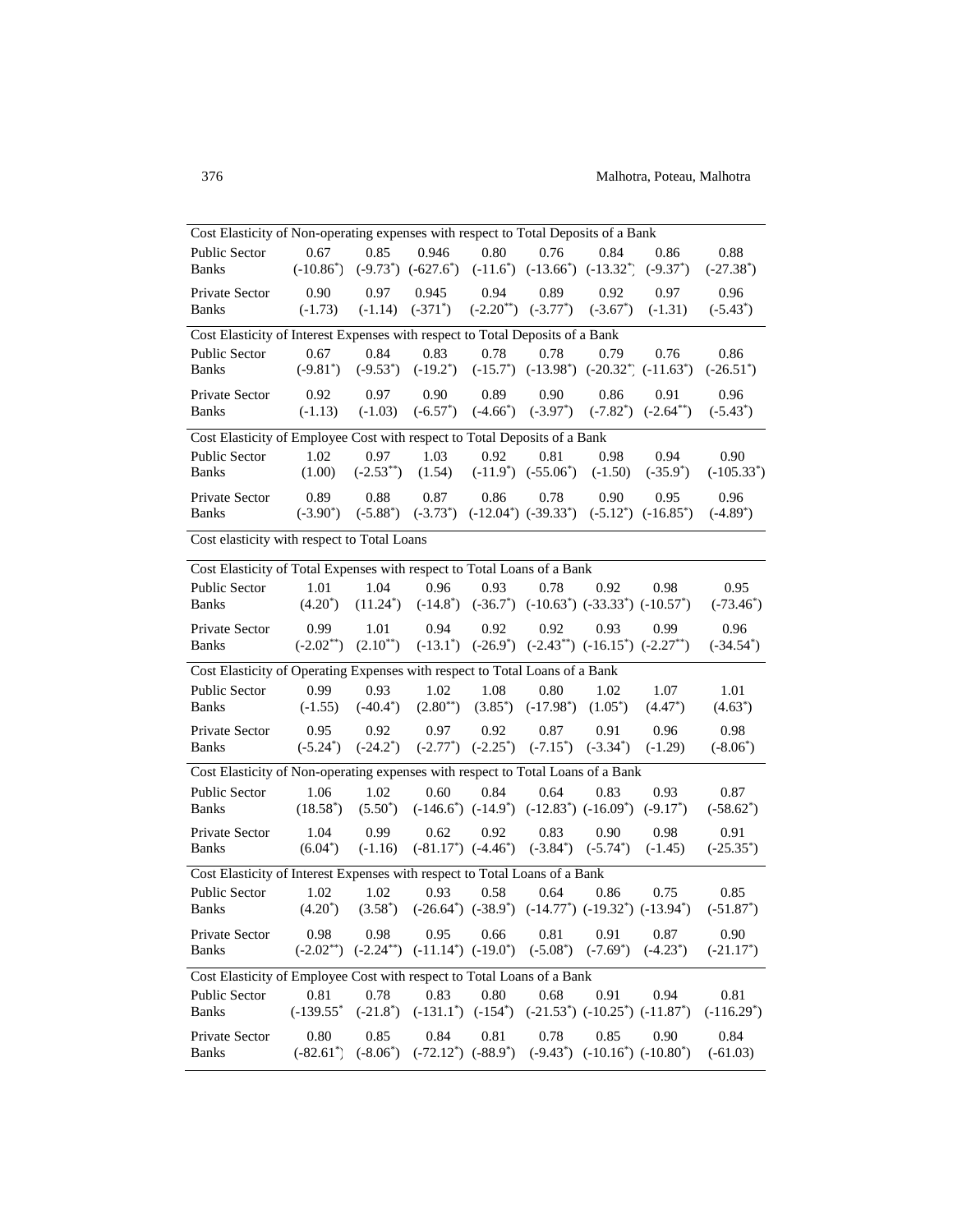As per panel data, interest expenses of public sector banks do not increase at the same rate as the interest expenses of private sector banks. The cost elasticity for public sector banks is 0.92 and the cost elasticity for interest expenses is 0.94 for private sector banks. Therefore, for every one rupee increase in total assets, public sector banks' cost of funds, on an average, is 2 basis points lower than private sector banks. With regard to employee cost, private sector banks enjoy higher cost efficiency than public sector banks, which points to higher employee productivity for private sector banks over public sector workers.

Both public and private sector banks enjoy cost efficiencies with regard to total deposits with cost elasticity at less than one. With increase in deposits, total expenses, operating expenses, non-operating expenses, interest expenses, and employee cost rise less than proportionately. With regard to deposits, panel data results show that public sector banks enjoy higher cost efficiencies in total expenses, non-operating expenses, interest expenses, and employee cost relative to private sector banks. Private sector banks show higher cost efficiencies in operating expenses with regard to total deposits over public sector banks.

The panel data results in Table 5 show that private sector banks attain cost efficiencies in total expenses, operating expenses, non-operating expenses, interest expenses, and employee cost with respect to total loans for each year in sample. Panel data model shows that cost efficiencies in total expenses, non-operating expenses, interest expenses, and employee cost with respect to loans are higher for public sector banks over private sector banks. In operating expenses, the panel data model shows that private sector banks are more efficient for every rupee increase in loans. In fact, for public sector banks, every rupee increase in loans is accompanied by a 1.01 increase in operating expenses.

## **VI. SUMMARY AND CONCLUSIONS**

India started the process of economic reforms and opened up its banking sector in 1991. The goal was to improve the efficiency of the Indian banking sector with an aim to integrate into the global financial sector. This study analyzed the cost efficiencies of Indian commercial banks over the period 2007 to 2013. We used the translog cost function to evaluate economies of scale in the Indian banking sector. The translog cost function was estimated for total cost as well as for each component of total cost, namely operating cost, non-operating cost, interest expenses, and employee cost. We estimated cost efficiencies with respect to output and output was defined in three different manners--total assets, total deposits, and total loans. Estimates of cost elasticity showed that Indian commercial banks are reaping economies of scale when output is measured in terms of total assets of a bank. This study showed that total cost increases less than proportionately to increase in assets, which points to economies of scale with reference to assets. This study also found evidence of cost efficiencies in operating expenses, non-operating expenses, interest expenses, and employee cost when the size of the bank as measured by total assets rises.

When output is measured in terms of total deposits and total loans, Indian banks continue to enjoy cost efficiencies with less than proportionate increases in total expenses, operating expenses, non-operating expenses, interest expense, and employee cost with every rupee increase in total deposits.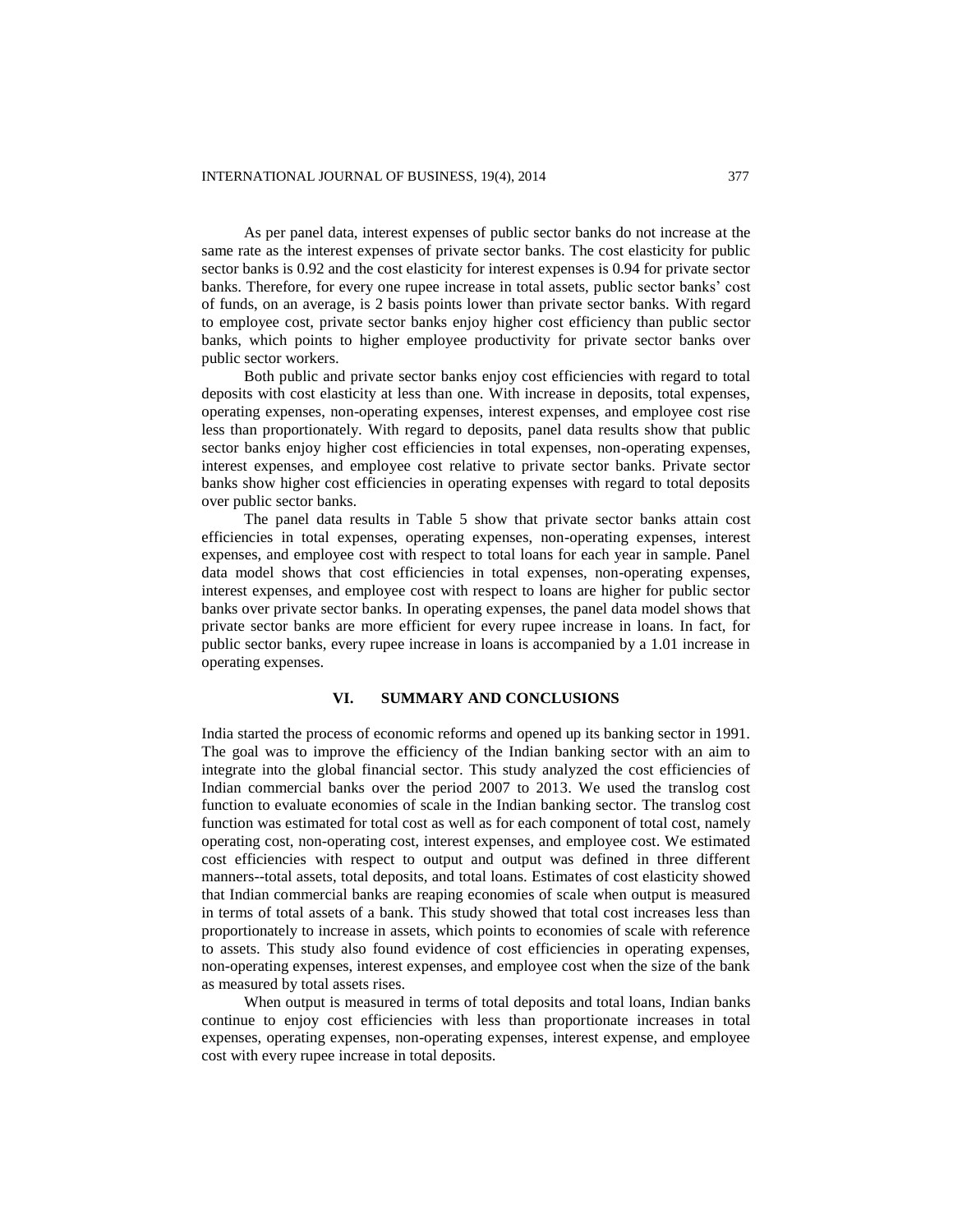Results also show that ownership structure of a bank plays a role in determining cost efficiencies in the Indian banking industry. The study found that private sector banks spend less on employee cost for every rupee increase in assets, which points to higher efficiency or productivity for private sector employees.

When output is measured in terms of deposits, public sector banks enjoy higher cost efficiencies in total expenses, non-operating costs, interest expenses, and employee costs. For every rupee increase in deposits, public sector banks spend less in comparison to private sector banks. Public sector banks have branches all over India including rural India and it is easier for them get deposits in comparison to private sector banks. When output is measured in terms of loans, public sector banks continue to enjoy slightly higher cost efficiencies than their private sector counterparts except in operating expenses.

## **ENDNOTES**

- 1. Bank of Rajasthan, a private-sector bank, merged with ICICI bank. Therefore, we have only 14 private sector banks in 2012 and 2013.
- 2. A translog cost function is a Taylor series expansion for estimating the dual of a Cobb-Douglas production function. In the area of models of producer behavior, the paper by Arrow, Chenery, Minhas, and Solow (1961) calls into question the inherent restriction of the Cobb-Douglas model that all elasticities of factor substitution are equal to 1. Researchers have since developed numerous flexible functions that allow substitution to be unrestricted. The transcendental logarithmic, or translog, function is the most frequently used flexible function in empirical work. The function was developed by Kmenta (1967) as a means of approximating the production function. According to Guilkey, Lovell, and Sickles (1983), a translog function is the most reliable of the several available alternatives. Typically, translog cost function includes input prices.
- 3. Many studies have used translog cost functions to study economies of scale in the financial services industry. These include studies by Bers, Springer, and Thomas (1990) (real estate investment trusts), Goldberg, Hanweck, Keenan, and Young (1991) (securities industry), Drake (1992) (U.K. Building societies), Noulas, Miller, and Ray (1993) (large sized U.S. banks), Zumpano and Elder (1994) (real estate brokerage services), Clark and Speaker (1994) (banking industry), McNulty, Verbrugge, and Blackwell (1995) (thrifts), Altunbas and Molyneuz (1996)(French, German, Italian, and Spanish banking markets), Lang and Welzel (1996) (German cooperative banks), and Latzko (1999).

#### **REFERENCES**

- Allen, J., and Y. Liu, 2007, "Efficiency and Economies of Scale of Large Canadian Banks." *The Canadian Journal of Economics*, 40, 225-244.
- Arrow, K., H. Chenery, B. Minhas, and R. Solow, 1961, "Capital-Labor Substitution and Economic Efficiency." *Review of Economics and Statistics,* 45, 225-247.
- Altunbas, Y., and P. Molyneuz, 1996, "Economies of Scale and Scope in European Banking." *Applied Financial Economics,* 6, 367-375.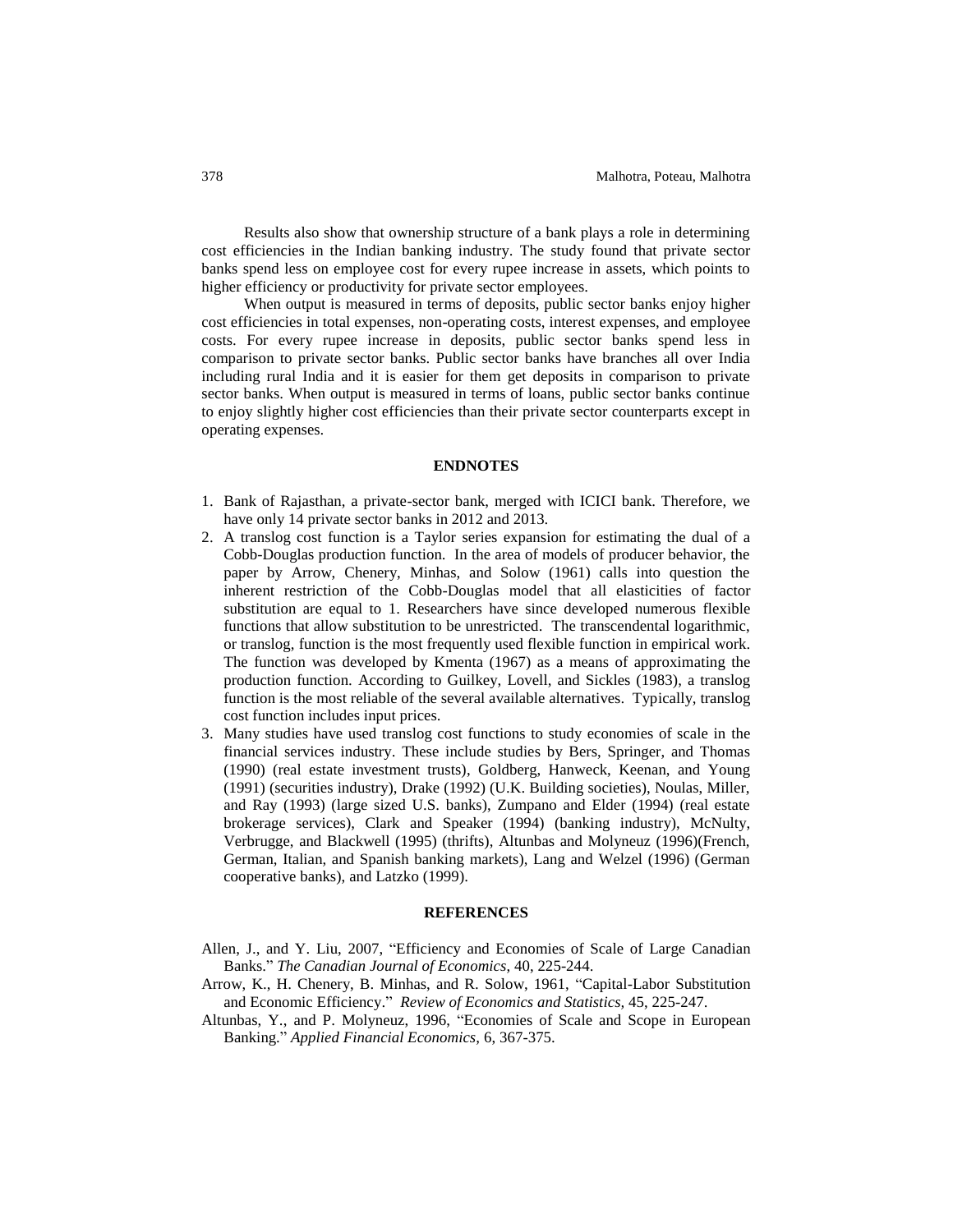- Balestra, P., 1995, "Introduction to Linear Models for Panel Data." *The Econometrics of Panel Data—A Handbook of the Theory with Applications,* edited by László Mátyás and Patrick Sevestre, Kluwer Academic Publishers.
- Baltagi, B., 2000, *Econometric Analysis of Panel Data*, John Wiley and Sons, England.
- Bers, M., and T. Springer, 1997,"Economies of Scale for Real Estate Investment Trusts." *Journal of Real Estate Research,* 14, 275-290.
- Clark, J., and P. Speaker, 1994, "Economies of Scale and Scope in Banking: Evidence from a Generalized Translog Cost Function." *Quarterly Journal of Business and Economics,* 33, 3- 25.
- Das, A., and S. Das, 2007. "Scale Economies, Cost Complementarities and Technical Progress in Indian Banking: Evidence from Fourier Flexible Functional Form." *Applied Economics,* 39, 565
- Dermine, J., and L. Roller, 1992, "Economies of Scope and Scale in French Mutual Funds." *Journal of Financial Intermediation,* 2, 83-93.
- Drake, L., 1992, "Economies of Scale and Scope in UK Building Societies: An Application of the Translog Multiproduct Cost." *Applied Financial Economics,* 2, 211-219.
- Edirisuriya, P., and G. O'Brien, 2001, "Financial Deregulation and Economies of Scale and Scope: Evidence from the Major Australian Banks." *Asia – Pacific Financial Markets, 8*, 197-197.
- Goldberg, L., G. Hanweck, M. Keenan, and A. Young, 1991, "Economies of Scale and Scope in the Securities Industry." *Journal of Banking and Finance,* 15, 91-107.
- Kasman, A., 2005, "Efficiency and Scale Economies in Transition Economies: Evidence from Poland and the Czech Republic." *Emerging Markets, Finance & Trade*, 41, 60-81
- Kmenta, J., 1967, "On estimation of the CES production function." *International Economic Review,* 8, 180-189.
- Lang, G., and P. Welzel, 1996, "Efficiency and Technical Progress in Banking: Empirical Results for a Panel of German Cooperative Banks." *Journal of Banking and Finance,* 20, 1003-1023.
- Latzko, D., 1999, "Economies of Scale in Mutual Fund Administration." *Journal of Financial Research,* 22, 331-339
- Margono, H., S. Sharma, and P. Melvin, 2010, "Cost Efficiency, Economies of Scale, Technological Progress and Productivity in Indonesian Banks." *Journal of Asian Economics,* 21, 53
- McNulty, J., J. Verbrugge, and D. Blackwell, 1995, "Thrift Scale Economies: An Alternative Approach." *Quarterly Journal of Business and Economics,* 34, 47-59.
- McNulty, J. 2000, "Another Look at Scale Economies at Large Commercial Banks." *American Business Review,* 18, 96-104.
- Noulas, A., S. Miller, and S. Ray, 1993, "Regularity Conditions and Scope Estimates: The Case of Large U.S. Banks." *Journal of Financial Services Research, 7, 235*- 248.
- Noulas, A., S. Ray, and S. Miller, 1990, "Returns to Scale and Input Substitution for Large U.S. Banks." *Journal of Money, Credit, and Banking,* 22, 94-108.
- Ray, S., 2007, "Are Some Indian Banks Too Large? An Examination of Size Efficiency in Indian Banking." *Journal of Productivity Analysis*, 27, 41-56